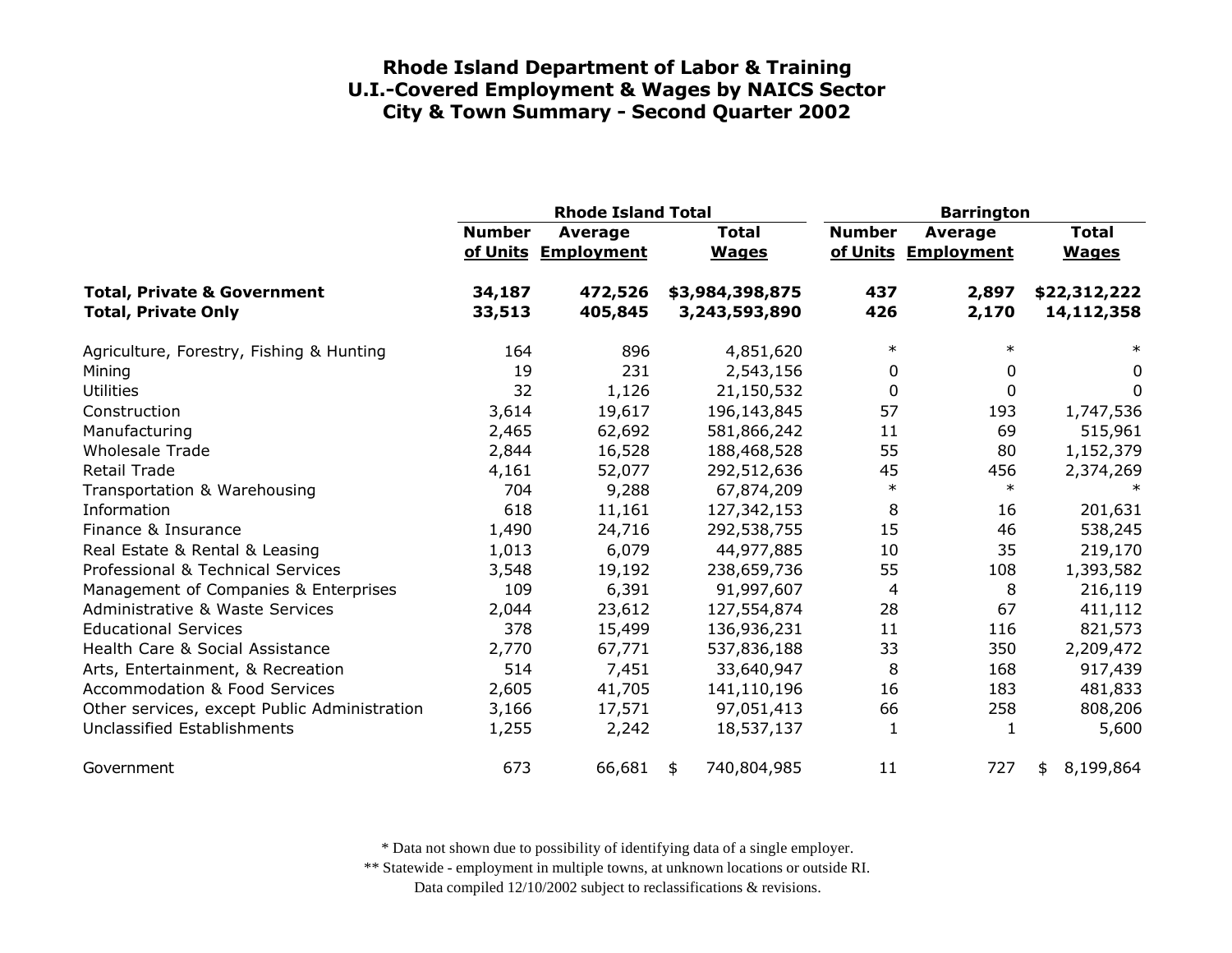|                                                                      | <b>Bristol</b> |                                |                              | <b>Burrillville</b> |                                       |                                  |
|----------------------------------------------------------------------|----------------|--------------------------------|------------------------------|---------------------|---------------------------------------|----------------------------------|
|                                                                      | <b>Number</b>  | Average<br>of Units Employment | <b>Total</b><br><b>Wages</b> | <b>Number</b>       | <b>Average</b><br>of Units Employment | <b>Total</b><br><b>Wages</b>     |
| <b>Total, Private &amp; Government</b><br><b>Total, Private Only</b> | 556<br>542     | 6,848<br>5,948                 | \$48,057,389<br>40,697,644   | 276<br>260          | 2,337                                 | 2,983 \$23,162,047<br>16,440,679 |
| Agriculture, Forestry, Fishing & Hunting                             | $\ast$         | $\ast$                         | $\ast$                       | $\ast$              | $\ast$                                | $\ast$                           |
| Mining                                                               | 0              | 0                              | 0                            | 0                   | 0                                     | 0                                |
| <b>Utilities</b>                                                     | 0              | 0                              | $\Omega$                     | $\ast$              | $\ast$                                | $\ast$                           |
| Construction                                                         | 85             | 413                            | 3,472,798                    | 54                  | 227                                   | 1,975,078                        |
| Manufacturing                                                        | 71             | 1,359                          | 11,376,439                   | 21                  | 574                                   | 5,285,493                        |
| <b>Wholesale Trade</b>                                               | 36             | 119                            | 1,500,071                    | 29                  | 120                                   | 1,739,058                        |
| <b>Retail Trade</b>                                                  | 67             | 689                            | 3,449,854                    | 21                  | 161                                   | 614,694                          |
| Transportation & Warehousing                                         | 9              | 37                             | 286,654                      | $\ast$              | $\ast$                                |                                  |
| Information                                                          | 4              | 67                             | 489,998                      | $\ast$              | $\ast$                                |                                  |
| Finance & Insurance                                                  | 20             | 139                            | 1,035,956                    | 4                   | 14                                    | 85,094                           |
| Real Estate & Rental & Leasing                                       | 17             | 63                             | 333,835                      | 8                   | 14                                    | 76,176                           |
| Professional & Technical Services                                    | 39             | 93                             | 712,513                      | 17                  | 49                                    | 547,477                          |
| Management of Companies & Enterprises                                | $\ast$         | $\ast$                         | $\ast$                       | $\ast$              | $\ast$                                | $\ast$                           |
| <b>Administrative &amp; Waste Services</b>                           | 31             | 167                            | 1,178,147                    | 14                  | 27                                    | 150,984                          |
| <b>Educational Services</b>                                          | 9              | 1,029                          | 8,973,689                    | $\ast$              | $\ast$                                |                                  |
| Health Care & Social Assistance                                      | 33             | 812                            | 4,489,921                    | 20                  | 533                                   | 2,795,807                        |
| Arts, Entertainment, & Recreation                                    | 16             | 109                            | 294,021                      | 6                   | 47                                    | 124,377                          |
| <b>Accommodation &amp; Food Services</b>                             | 46             | 613                            | 1,775,553                    | 22                  | 342                                   | 1,097,049                        |
| Other services, except Public Administration                         | 57             | 225                            | 1,203,137                    | 30                  | 100                                   | 489,673                          |
| Unclassified Establishments                                          | $\Omega$       | $\mathbf{0}$                   | 0                            |                     |                                       |                                  |
| Government                                                           | 14             | 901                            | 7,359,745<br>\$              | 16                  | 645                                   | \$6,721,368                      |

\* Data not shown due to possibility of identifying data of a single employer.

\*\* Statewide - employment in multiple towns, at unknown locations or outside RI.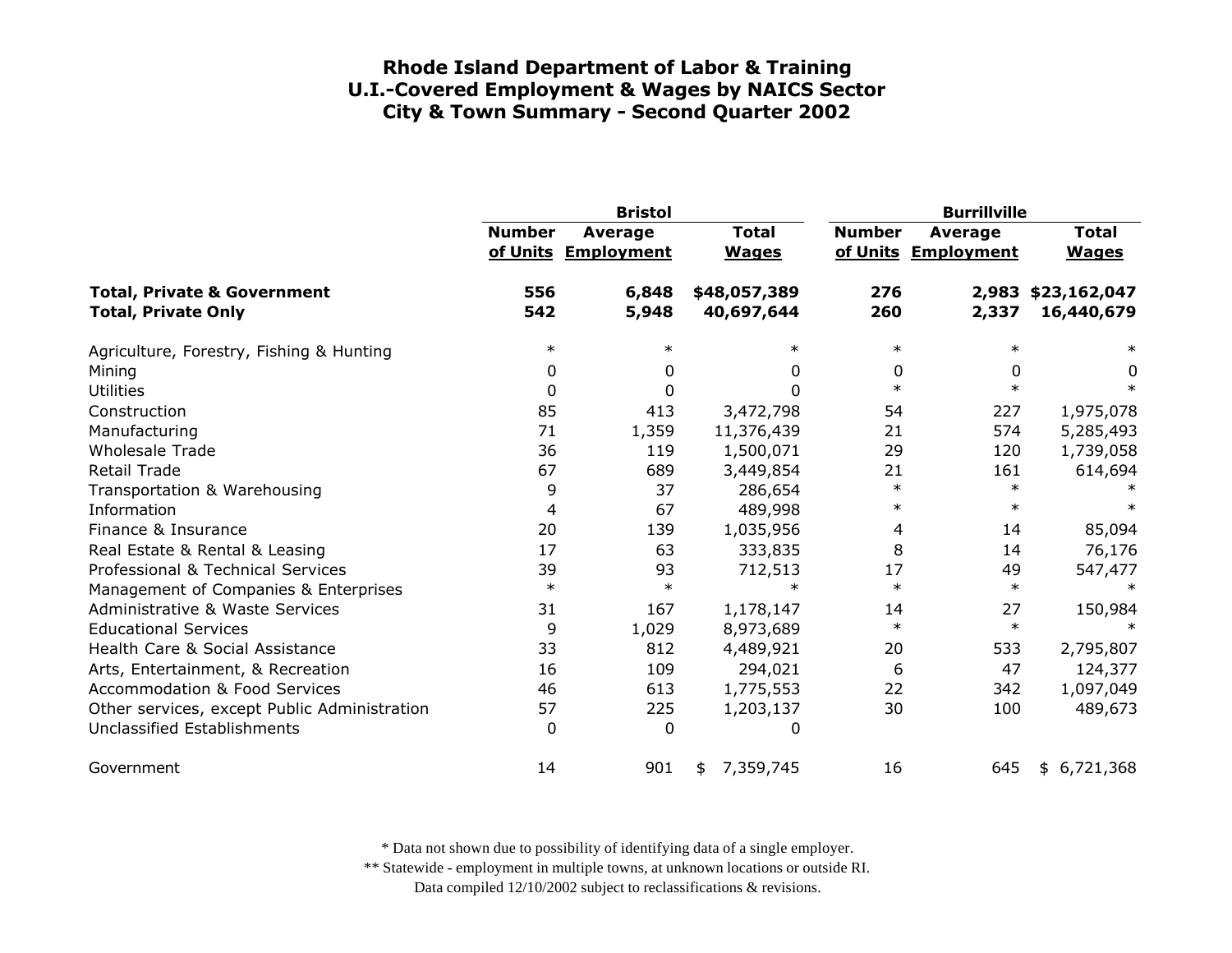|                                                                      |               | <b>Central Falls</b>           |                                  | Charlestown   |                                |                                  |
|----------------------------------------------------------------------|---------------|--------------------------------|----------------------------------|---------------|--------------------------------|----------------------------------|
|                                                                      | <b>Number</b> | Average<br>of Units Employment | <b>Total</b><br><b>Wages</b>     | <b>Number</b> | Average<br>of Units Employment | <b>Total</b><br><b>Wages</b>     |
| <b>Total, Private &amp; Government</b><br><b>Total, Private Only</b> | 262<br>251    | 2,943                          | 3,758 \$27,262,104<br>19,733,435 | 213<br>200    | 1,366                          | 1,541 \$11,618,115<br>10,043,591 |
| Agriculture, Forestry, Fishing & Hunting                             | 0             | 0                              | 0                                | $\ast$        |                                |                                  |
| Mining                                                               | O             |                                | 0                                | $\ast$        |                                |                                  |
| <b>Utilities</b>                                                     | 0             | 0                              | 0                                | 0             | $\mathbf{0}$                   | 0                                |
| Construction                                                         | 28            | 194                            | 1,555,799                        | 46            | 168                            | 1,480,294                        |
| Manufacturing                                                        | 43            | 1,236                          | 10,009,455                       | 6             | 358                            | 3,699,920                        |
| <b>Wholesale Trade</b>                                               | 13            | 146                            | 1,134,374                        | 11            | 34                             | 421,049                          |
| <b>Retail Trade</b>                                                  | 39            | 322                            | 1,587,162                        | 24            | 149                            | 782,043                          |
| Transportation & Warehousing                                         | 7             | 22                             | 112,725                          | 4             | 115                            | 465,195                          |
| Information                                                          | 0             | 0                              | 0                                | 4             | 16                             | 80,531                           |
| Finance & Insurance                                                  | 10            | 80                             | 524,603                          | 4             | 25                             | 442,825                          |
| Real Estate & Rental & Leasing                                       | 8             | 51                             | 332,400                          | 9             | 23                             | 180,729                          |
| Professional & Technical Services                                    | 7             | 20                             | 181,906                          | 19            | 27                             | 189,744                          |
| Management of Companies & Enterprises                                | 0             | $\mathbf 0$                    | 0                                | $\ast$        | $\ast$                         |                                  |
| <b>Administrative &amp; Waste Services</b>                           | 8             | 121                            | 950,602                          | 11            | 29                             | 251,199                          |
| <b>Educational Services</b>                                          | 0             | 0                              | 0                                | 0             | 0                              | 0                                |
| Health Care & Social Assistance                                      | 19            | 280                            | 1,714,780                        | 15            | 155                            | 997,911                          |
| Arts, Entertainment, & Recreation                                    | $\ast$        | $\ast$                         | $\ast$                           | 6             | 7                              | 26,656                           |
| <b>Accommodation &amp; Food Services</b>                             | 36            | 304                            | 767,450                          | 21            | 185                            | 686,074                          |
| Other services, except Public Administration                         | 31            | 163                            | 858,524                          | 15            | 68                             | 289,274                          |
| <b>Unclassified Establishments</b>                                   | $\ast$        | $\ast$                         | ж                                | $\Omega$      | $\Omega$                       | $\Omega$                         |
| Government                                                           | 11            | 816                            | \$7,528,669                      | 13            | 175                            | \$1,574,524                      |

\* Data not shown due to possibility of identifying data of a single employer.

\*\* Statewide - employment in multiple towns, at unknown locations or outside RI.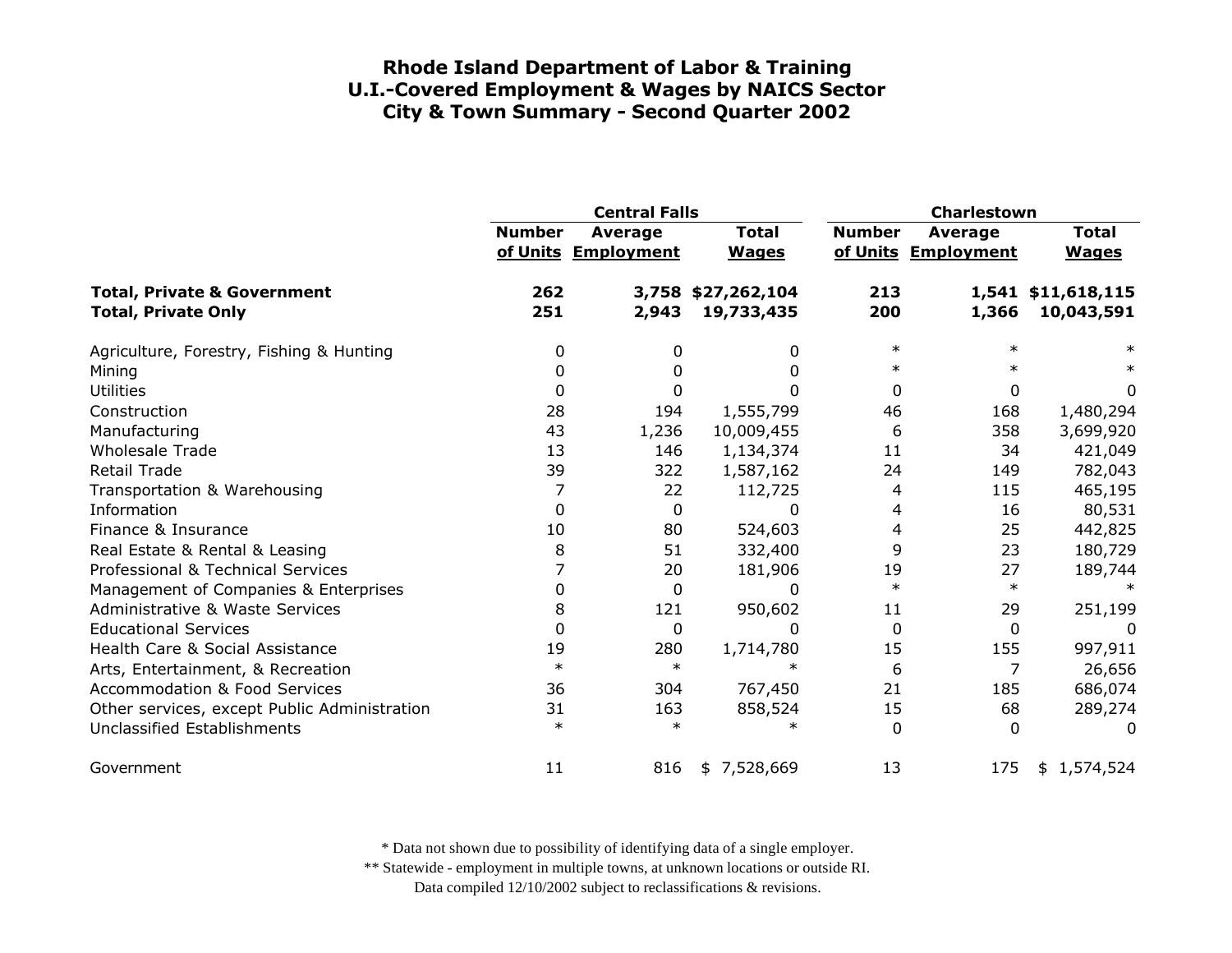|                                                                      | Coventry       |                                |                              | <b>Cranston</b> |                                |                                     |
|----------------------------------------------------------------------|----------------|--------------------------------|------------------------------|-----------------|--------------------------------|-------------------------------------|
|                                                                      | <b>Number</b>  | Average<br>of Units Employment | <b>Total</b><br><b>Wages</b> | <b>Number</b>   | Average<br>of Units Employment | <b>Total</b><br><b>Wages</b>        |
| <b>Total, Private &amp; Government</b><br><b>Total, Private Only</b> | 691<br>670     | 7,303<br>5,925                 | \$52,571,390<br>39,517,534   | 2,385<br>2,365  | 28,765                         | 36,165 \$304,699,055<br>215,379,232 |
| Agriculture, Forestry, Fishing & Hunting                             | $\ast$         | $\ast$                         | $\ast$                       | 6               | 38                             | 225,529                             |
| Mining                                                               | 0              | 0                              | 0                            | $\ast$          | $\ast$                         |                                     |
| <b>Utilities</b>                                                     | 0              | $\mathbf 0$                    | $\Omega$                     | $\ast$          | $\ast$                         | $\ast$                              |
| Construction                                                         | 124            | 581                            | 4,637,624                    | 267             | 1,768                          | 19,572,602                          |
| Manufacturing                                                        | 53             | 974                            | 11,650,383                   | 222             | 5,902                          | 52,331,696                          |
| <b>Wholesale Trade</b>                                               | 64             | 250                            | 2,290,190                    | 196             | 1,574                          | 18,964,516                          |
| <b>Retail Trade</b>                                                  | 91             | 1,286                          | 6,767,413                    | 313             | 4,077                          | 21,033,740                          |
| Transportation & Warehousing                                         | 16             | 155                            | 803,541                      | 64              | 679                            | 6,142,505                           |
| Information                                                          | 7              | 15                             | 138,846                      | 33              | 1,082                          | 12,471,440                          |
| Finance & Insurance                                                  | 21             | 142                            | 1,042,493                    | 131             | 957                            | 9,826,066                           |
| Real Estate & Rental & Leasing                                       | 19             | 64                             | 402,674                      | 70              | 517                            | 3,333,586                           |
| Professional & Technical Services                                    | 53             | 147                            | 1,387,354                    | 221             | 1,461                          | 14,965,945                          |
| Management of Companies & Enterprises                                | $\ast$         | $\ast$                         | $\ast$                       | 6               | 148                            | 1,368,035                           |
| Administrative & Waste Services                                      | 47             | 141                            | 806,496                      | 140             | 2,631                          | 13,255,657                          |
| <b>Educational Services</b>                                          | 7              | 108                            | 546,202                      | 26              | 224                            | 907,133                             |
| Health Care & Social Assistance                                      | 37             | 850                            | 4,889,443                    | 243             | 3,217                          | 21,717,226                          |
| Arts, Entertainment, & Recreation                                    | 6              | 24                             | 143,497                      | 23              | 303                            | 1,242,881                           |
| <b>Accommodation &amp; Food Services</b>                             | 54             | 885                            | 2,338,201                    | 158             | 2,542                          | 8,677,789                           |
| Other services, except Public Administration                         | 66             | 285                            | 1,549,897                    | 240             | 1,589                          | 8,610,981                           |
| Unclassified Establishments                                          | $\overline{2}$ | 9                              | 78,017                       | 3               | 25                             | 264,921                             |
| Government                                                           | 21             | 1,379                          | \$13,053,856                 | 20              | 7,400                          | \$89,319,823                        |

\* Data not shown due to possibility of identifying data of a single employer.

\*\* Statewide - employment in multiple towns, at unknown locations or outside RI.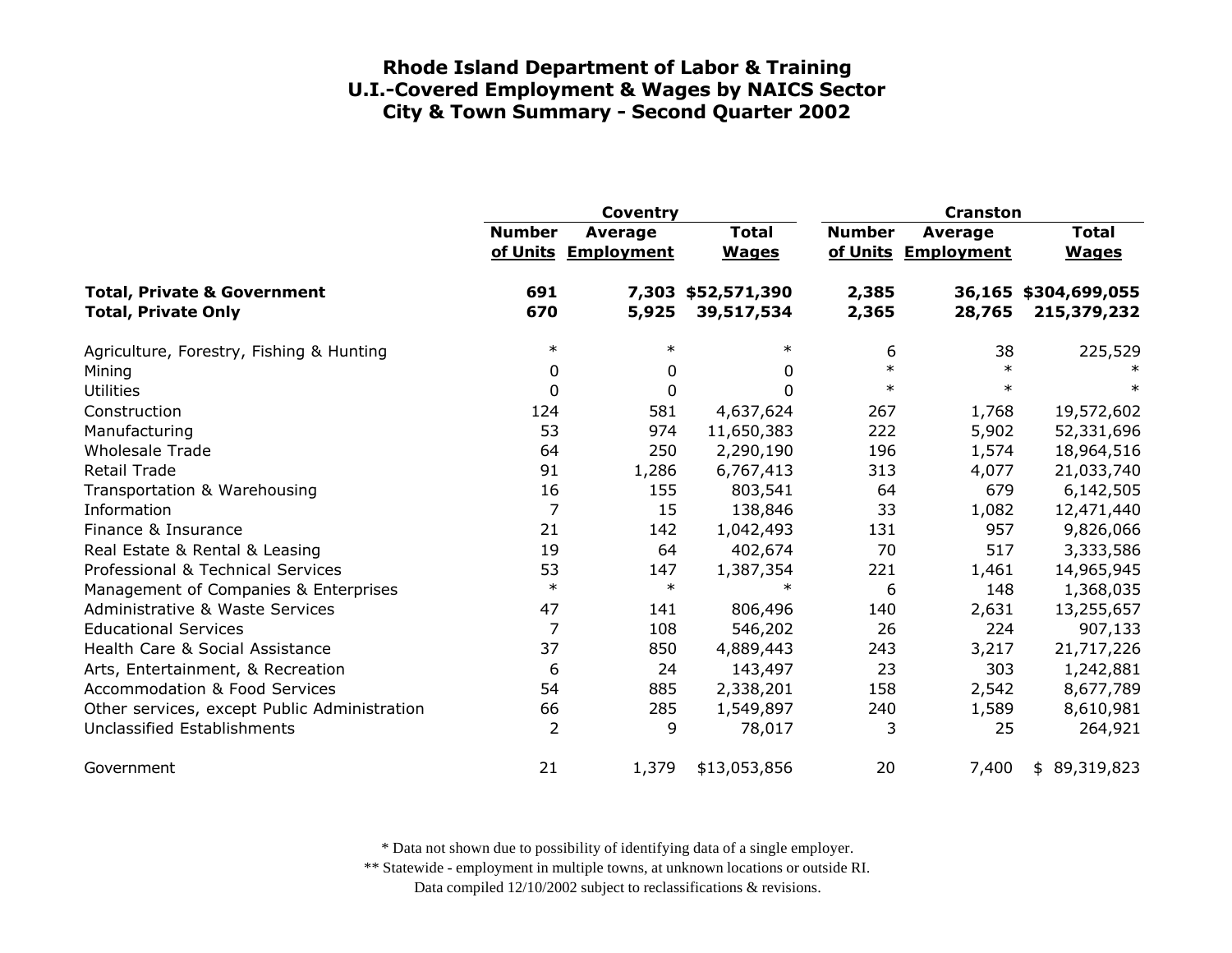|                                                                      | <b>Cumberland</b> |                                |                                  | <b>East Greenwich</b> |                                |                                  |
|----------------------------------------------------------------------|-------------------|--------------------------------|----------------------------------|-----------------------|--------------------------------|----------------------------------|
|                                                                      | <b>Number</b>     | Average<br>of Units Employment | <b>Total</b><br><b>Wages</b>     | <b>Number</b>         | Average<br>of Units Employment | <b>Total</b><br><b>Wages</b>     |
| <b>Total, Private &amp; Government</b><br><b>Total, Private Only</b> | 767<br>751        | 7,074                          | 8,611 \$65,196,706<br>49,850,324 | 693<br>677            | 6,138                          | 6,813 \$58,173,978<br>51,282,425 |
| Agriculture, Forestry, Fishing & Hunting                             | $\ast$            | $\ast$                         | $\ast$                           | $\ast$                | $\ast$                         | $\ast$                           |
| Mining                                                               | $\ast$            | $\ast$                         | $\ast$                           | 0                     | 0                              | 0                                |
| <b>Utilities</b>                                                     | $\ast$            | $\ast$                         | $\ast$                           | $\mathbf 0$           | 0                              | 0                                |
| Construction                                                         | 114               | 746                            | 6,631,107                        | 53                    | 319                            | 3,298,607                        |
| Manufacturing                                                        | 51                | 1,704                          | 13,477,998                       | 24                    | 1,577                          | 16,797,932                       |
| <b>Wholesale Trade</b>                                               | 89                | 336                            | 4,678,526                        | 92                    | 342                            | 4,844,004                        |
| <b>Retail Trade</b>                                                  | 87                | 1,078                          | 5,087,929                        | 76                    | 750                            | 5,080,700                        |
| Transportation & Warehousing                                         | 22                | 512                            | 5,082,825                        | 8                     | 57                             | 184,097                          |
| Information                                                          | 12                | 70                             | 425,949                          | 27                    | 62                             | 681,055                          |
| Finance & Insurance                                                  | 32                | 137                            | 1,164,532                        | 47                    | 455                            | 5,272,770                        |
| Real Estate & Rental & Leasing                                       | 25                | 87                             | 689,242                          | 27                    | 133                            | 780,635                          |
| Professional & Technical Services                                    | 56                | 213                            | 2,064,317                        | 101                   | 365                            | 4,227,613                        |
| Management of Companies & Enterprises                                | $\ast$            | $\ast$                         | $\ast$                           | $\ast$                | $\ast$                         | $\ast$                           |
| <b>Administrative &amp; Waste Services</b>                           | 42                | 208                            | 1,376,939                        | 32                    | 159                            | 1,161,234                        |
| <b>Educational Services</b>                                          | 10                | 86                             | 343,304                          | 12                    | 180                            | 1,013,244                        |
| Health Care & Social Assistance                                      | 60                | 927                            | 5,615,599                        | 59                    | 567                            | 3,272,572                        |
| Arts, Entertainment, & Recreation                                    | 10                | 71                             | 302,971                          | 12                    | 88                             | 260,681                          |
| <b>Accommodation &amp; Food Services</b>                             | 46                | 544                            | 1,397,773                        | 48                    | 811                            | 2,555,075                        |
| Other services, except Public Administration                         | 88                | 335                            | 1,401,336                        | 54                    | 255                            | 1,777,468                        |
| Unclassified Establishments                                          | 1                 | 2                              | 8,444                            | $\Omega$              | $\mathbf{0}$                   | $\Omega$                         |
| Government                                                           | 16                | 1,537                          | \$15,346,382                     | 16                    | 676                            | \$6,891,553                      |

\* Data not shown due to possibility of identifying data of a single employer.

\*\* Statewide - employment in multiple towns, at unknown locations or outside RI.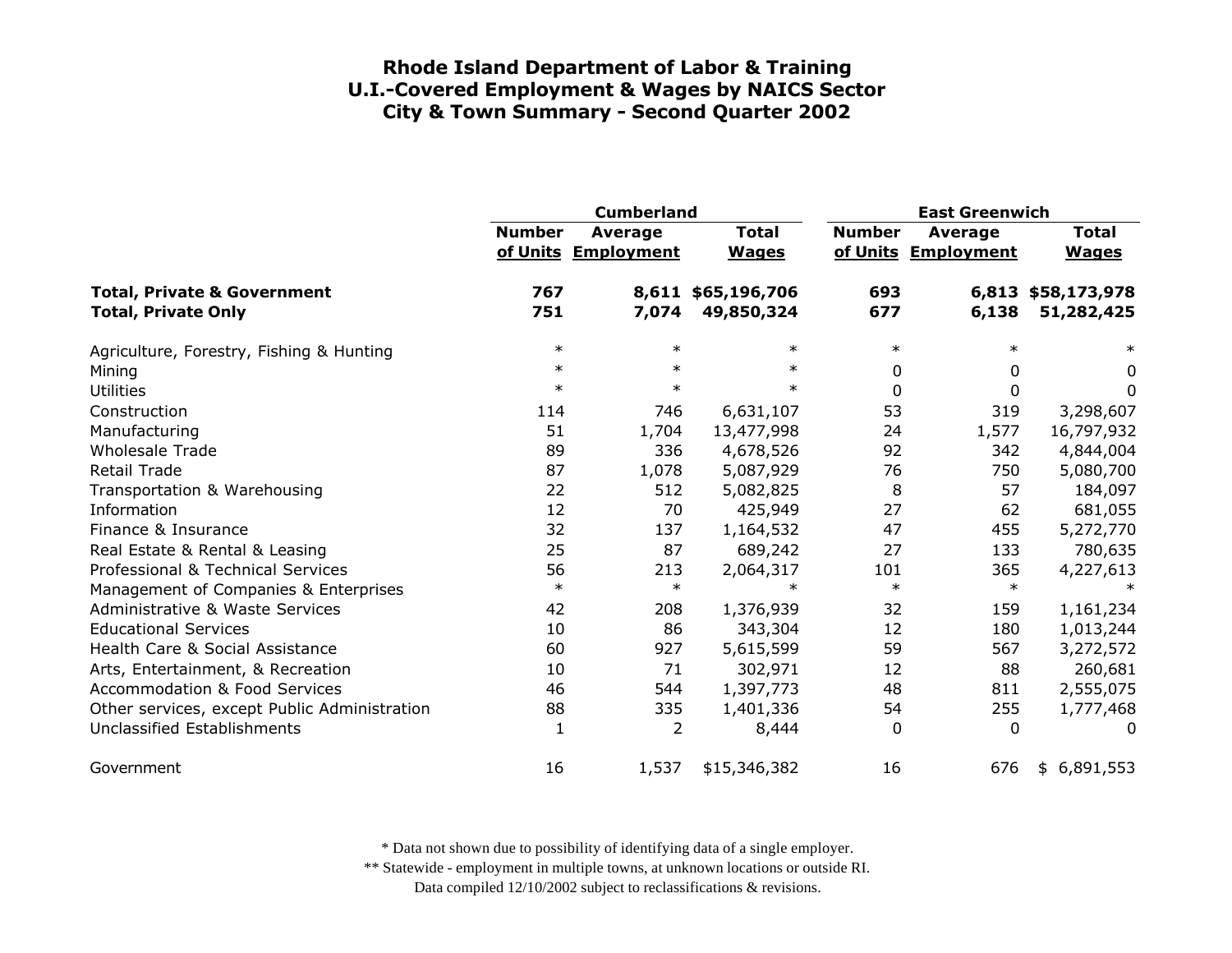|                                                                      |                | <b>East Providence</b>                |                                     | <b>Exeter</b> |                                |                              |
|----------------------------------------------------------------------|----------------|---------------------------------------|-------------------------------------|---------------|--------------------------------|------------------------------|
|                                                                      | <b>Number</b>  | <b>Average</b><br>of Units Employment | <b>Total</b><br><b>Wages</b>        | <b>Number</b> | Average<br>of Units Employment | <b>Total</b><br><b>Wages</b> |
| <b>Total, Private &amp; Government</b><br><b>Total, Private Only</b> | 1,450<br>1,434 | 21,171                                | 23,015 \$187,910,304<br>171,771,034 | 126<br>123    | 847                            | 905 \$5,397,994<br>5,195,740 |
| Agriculture, Forestry, Fishing & Hunting                             | 0              | 0                                     | 0                                   | 7             | 126                            | 500,136                      |
| Mining                                                               |                |                                       |                                     | 0             | 0                              | 0                            |
| <b>Utilities</b>                                                     | 0              | 0                                     | 0                                   | $\mathbf 0$   | 0                              | 0                            |
| Construction                                                         | 194            | 1,116                                 | 11,454,416                          | 25            | 73                             | 516,996                      |
| Manufacturing                                                        | 132            | 3,765                                 | 35,201,987                          | 7             | 146                            | 1,305,819                    |
| <b>Wholesale Trade</b>                                               | 132            | 1,842                                 | 19,615,401                          | 9             | 63                             | 517,677                      |
| <b>Retail Trade</b>                                                  | 157            | 2,124                                 | 14,712,562                          | 10            | 67                             | 351,043                      |
| Transportation & Warehousing                                         | 30             | 121                                   | 1,158,080                           | $\ast$        | $\ast$                         |                              |
| Information                                                          | 19             | 501                                   | 6,407,363                           | $\ast$        | $\ast$                         |                              |
| Finance & Insurance                                                  | 99             | 2,320                                 | 20,961,226                          | 0             | 0                              | 0                            |
| Real Estate & Rental & Leasing                                       | 41             | 200                                   | 1,424,124                           | 5             | 6                              | 50,913                       |
| Professional & Technical Services                                    | 144            | 1,404                                 | 13,635,708                          | 13            | 29                             | 339,907                      |
| Management of Companies & Enterprises                                | 6              | 93                                    | 720,791                             | $\mathbf 0$   | 0                              | 0                            |
| <b>Administrative &amp; Waste Services</b>                           | 84             | 869                                   | 4,592,704                           | 13            | 29                             | 190,877                      |
| <b>Educational Services</b>                                          | 18             | 589                                   | 3,963,815                           | $\ast$        | $\ast$                         |                              |
| Health Care & Social Assistance                                      | 126            | 3,601                                 | 27,633,949                          | 8             | 96                             | 512,345                      |
| Arts, Entertainment, & Recreation                                    | 21             | 488                                   | 1,817,589                           | 3             | 46                             | 205,389                      |
| <b>Accommodation &amp; Food Services</b>                             | 96             | 1,368                                 | 4,110,534                           |               | 71                             | 176,860                      |
| Other services, except Public Administration                         | 132            | 748                                   | 4,168,411                           | 9             | 23                             | 79,261                       |
| Unclassified Establishments                                          | $\ast$         | $\ast$                                |                                     |               | 9                              | 59,937                       |
| Government                                                           | 16             | 1,845                                 | \$16,139,270                        | 3             | 58                             | 202,254<br>\$                |

\* Data not shown due to possibility of identifying data of a single employer.

\*\* Statewide - employment in multiple towns, at unknown locations or outside RI.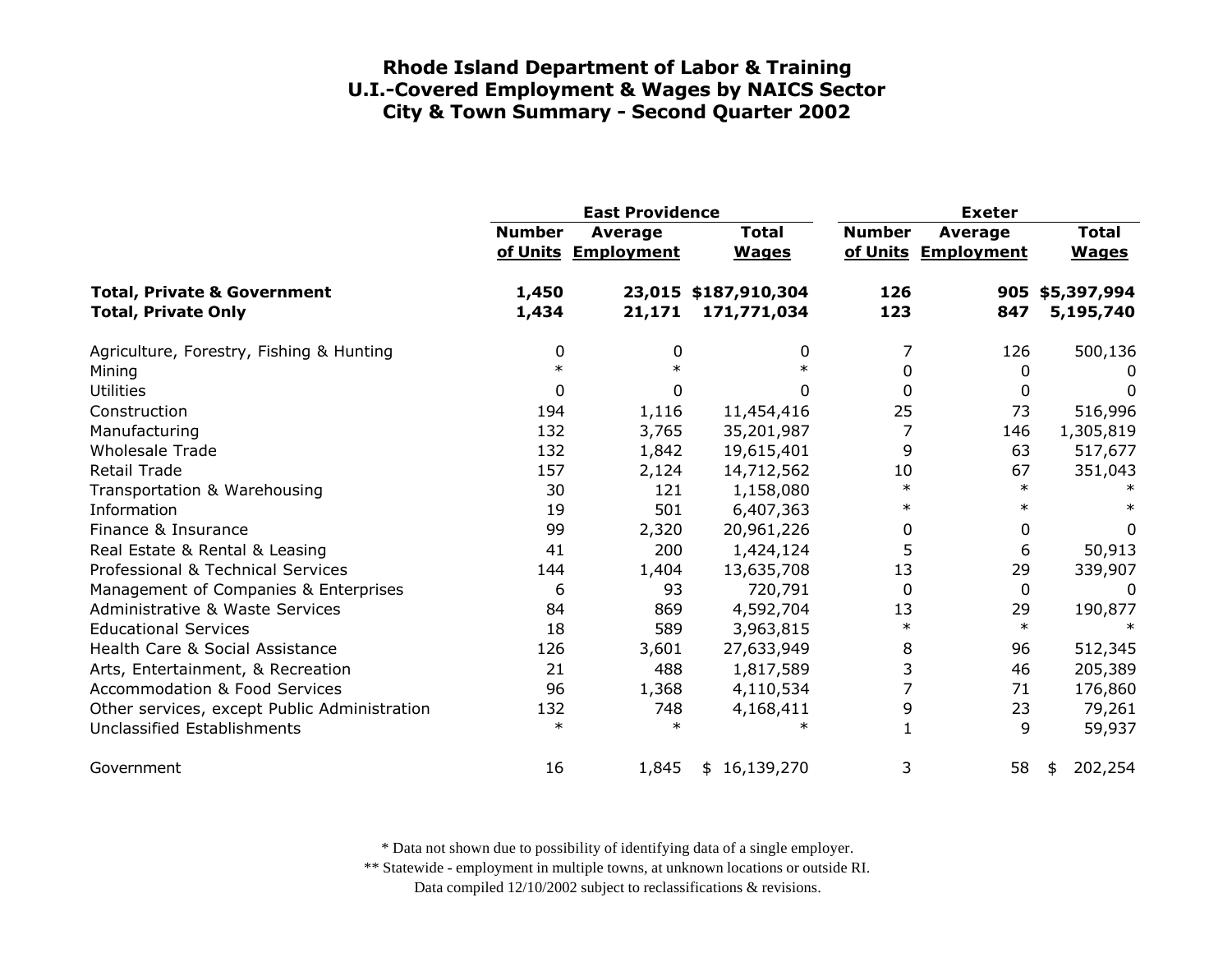|                                                                      | <b>Foster</b> |                                       |                              | Glocester     |                                       |                                 |
|----------------------------------------------------------------------|---------------|---------------------------------------|------------------------------|---------------|---------------------------------------|---------------------------------|
|                                                                      | <b>Number</b> | <b>Average</b><br>of Units Employment | <b>Total</b><br><b>Wages</b> | <b>Number</b> | <b>Average</b><br>of Units Employment | <b>Total</b><br><b>Wages</b>    |
| <b>Total, Private &amp; Government</b><br><b>Total, Private Only</b> | 100<br>93     | 557<br>439                            | \$3,202,126<br>2,139,880     | 174<br>160    | 986                                   | 1,387 \$10,794,884<br>5,766,982 |
| Agriculture, Forestry, Fishing & Hunting                             | 5             | 19                                    | 90,096                       | 5             | 8                                     | 25,081                          |
| Mining                                                               | 0             | 0                                     |                              | $\ast$        |                                       |                                 |
| <b>Utilities</b>                                                     | 0             | 0                                     |                              | $\ast$        | $\ast$                                |                                 |
| Construction                                                         | 19            | 38                                    | 292,977                      | 37            | 100                                   | 882,732                         |
| Manufacturing                                                        | 4             | 21                                    | 155,804                      | 5             | 22                                    | 189,690                         |
| <b>Wholesale Trade</b>                                               | 10            | 30                                    | 228,226                      | 8             | 14                                    | 123,449                         |
| <b>Retail Trade</b>                                                  | 8             | 29                                    | 96,735                       | 21            | 206                                   | 768,743                         |
| Transportation & Warehousing                                         | $\ast$        | $\ast$                                | $\ast$                       | 9             | 44                                    | 235,487                         |
| Information                                                          | 4             | 16                                    | 74,561                       | 5             | 59                                    | 414,066                         |
| Finance & Insurance                                                  | 0             | $\mathbf 0$                           | 0                            | 6             | 23                                    | 312,245                         |
| Real Estate & Rental & Leasing                                       | $\ast$        | $\ast$                                |                              | $\Omega$      | $\Omega$                              | 0                               |
| Professional & Technical Services                                    | 13            | 20                                    | 169,057                      | 9             | 50                                    | 128,630                         |
| Management of Companies & Enterprises                                | $\Omega$      | 0                                     | $\Omega$                     | $\Omega$      | $\Omega$                              | 0                               |
| <b>Administrative &amp; Waste Services</b>                           | 11            | 38                                    | 187,145                      | 10            | 24                                    | 113,362                         |
| <b>Educational Services</b>                                          | 0             | $\mathbf 0$                           | 0                            | $\ast$        | $\ast$                                |                                 |
| Health Care & Social Assistance                                      | 5             | 55                                    | 350,940                      | 11            | 272                                   | 1,957,717                       |
| Arts, Entertainment, & Recreation                                    | $\ast$        | $\ast$                                | $\ast$                       | $\ast$        | $\ast$                                |                                 |
| <b>Accommodation &amp; Food Services</b>                             | 6             | 59                                    | 118,804                      | 13            | 105                                   | 283,091                         |
| Other services, except Public Administration                         | 4             | 13                                    | 22,392                       | 15            | 34                                    | 188,796                         |
| Unclassified Establishments                                          | 0             | $\mathbf 0$                           | 0                            | 1             | 1                                     | 1,000                           |
| Government                                                           | 7             | 119                                   | \$1,062,246                  | 14            | 403                                   | 5,027,902<br>\$                 |

\* Data not shown due to possibility of identifying data of a single employer.

\*\* Statewide - employment in multiple towns, at unknown locations or outside RI.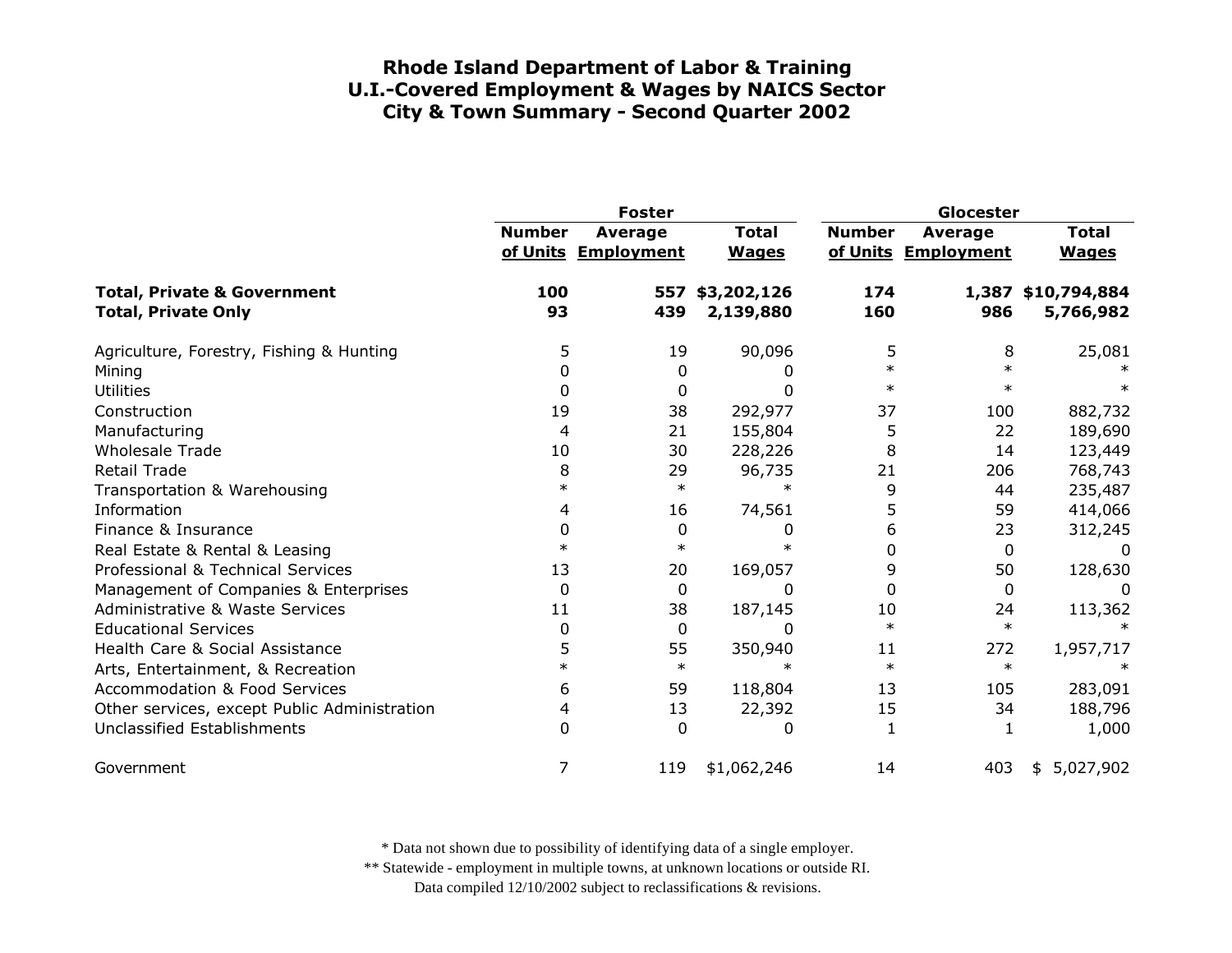|                                                                      |               | Hopkinton                             |                                | <b>Jamestown</b> |                                |                                |
|----------------------------------------------------------------------|---------------|---------------------------------------|--------------------------------|------------------|--------------------------------|--------------------------------|
|                                                                      | <b>Number</b> | <b>Average</b><br>of Units Employment | <b>Total</b><br><b>Wages</b>   | <b>Number</b>    | Average<br>of Units Employment | <b>Total</b><br><b>Wages</b>   |
| <b>Total, Private &amp; Government</b><br><b>Total, Private Only</b> | 185<br>174    | 1,220                                 | 1,283 \$9,313,899<br>8,859,146 | 196<br>183       | 997                            | 1,240 \$8,507,382<br>6,373,483 |
| Agriculture, Forestry, Fishing & Hunting                             | 5             | 15                                    | 76,843                         | $\ast$           | $\ast$                         | $\ast$                         |
| Mining                                                               | $\ast$        | $\ast$                                | ∗                              | 0                | 0                              | 0                              |
| <b>Utilities</b>                                                     | 0             | $\mathbf 0$                           | 0                              | 0                | 0                              | 0                              |
| Construction                                                         | 48            | 146                                   | 1,188,404                      | 33               | 69                             | 547,356                        |
| Manufacturing                                                        | 15            | 385                                   | 3,910,545                      | 4                | 24                             | 150,363                        |
| <b>Wholesale Trade</b>                                               | 10            | 17                                    | 272,035                        | 14               | 24                             | 318,294                        |
| <b>Retail Trade</b>                                                  | 20            | 116                                   | 435,629                        | 17               | 153                            | 655,513                        |
| Transportation & Warehousing                                         | $\ast$        | $\ast$                                | $\ast$                         | $\ast$           | $\ast$                         |                                |
| Information                                                          | 7             | 16                                    | 71,635                         | $\ast$           | $\ast$                         |                                |
| Finance & Insurance                                                  | $\ast$        | $\ast$                                | $\ast$                         | 4                | 14                             | 141,408                        |
| Real Estate & Rental & Leasing                                       | 5             | 22                                    | 117,057                        |                  | 11                             | 56,700                         |
| Professional & Technical Services                                    | 10            | 25                                    | 276,178                        | 30               | 78                             | 942,914                        |
| Management of Companies & Enterprises                                | $\mathbf 0$   | $\mathbf 0$                           | $\Omega$                       | $\ast$           | $\ast$                         | $\ast$                         |
| <b>Administrative &amp; Waste Services</b>                           | 9             | 51                                    | 415,645                        | 15               | 32                             | 215,117                        |
| <b>Educational Services</b>                                          | $\ast$        | $\ast$                                |                                | $\ast$           | $\ast$                         |                                |
| Health Care & Social Assistance                                      | 14            | 177                                   | 894,938                        | 13               | 153                            | 760,226                        |
| Arts, Entertainment, & Recreation                                    | 6             | 71                                    | 188,375                        | 8                | 107                            | 609,105                        |
| <b>Accommodation &amp; Food Services</b>                             | 9             | 92                                    | 234,576                        | 14               | 228                            | 1,290,988                      |
| Other services, except Public Administration                         | 10            | 60                                    | 530,102                        | 14               | 67                             | 483,743                        |
| Unclassified Establishments                                          | $\mathbf{0}$  | $\Omega$                              | 0                              | $\Omega$         | 0                              | 0                              |
| Government                                                           | 11            | 63                                    | 454,753<br>\$                  | 13               | 243                            | \$2,133,899                    |

\* Data not shown due to possibility of identifying data of a single employer.

\*\* Statewide - employment in multiple towns, at unknown locations or outside RI.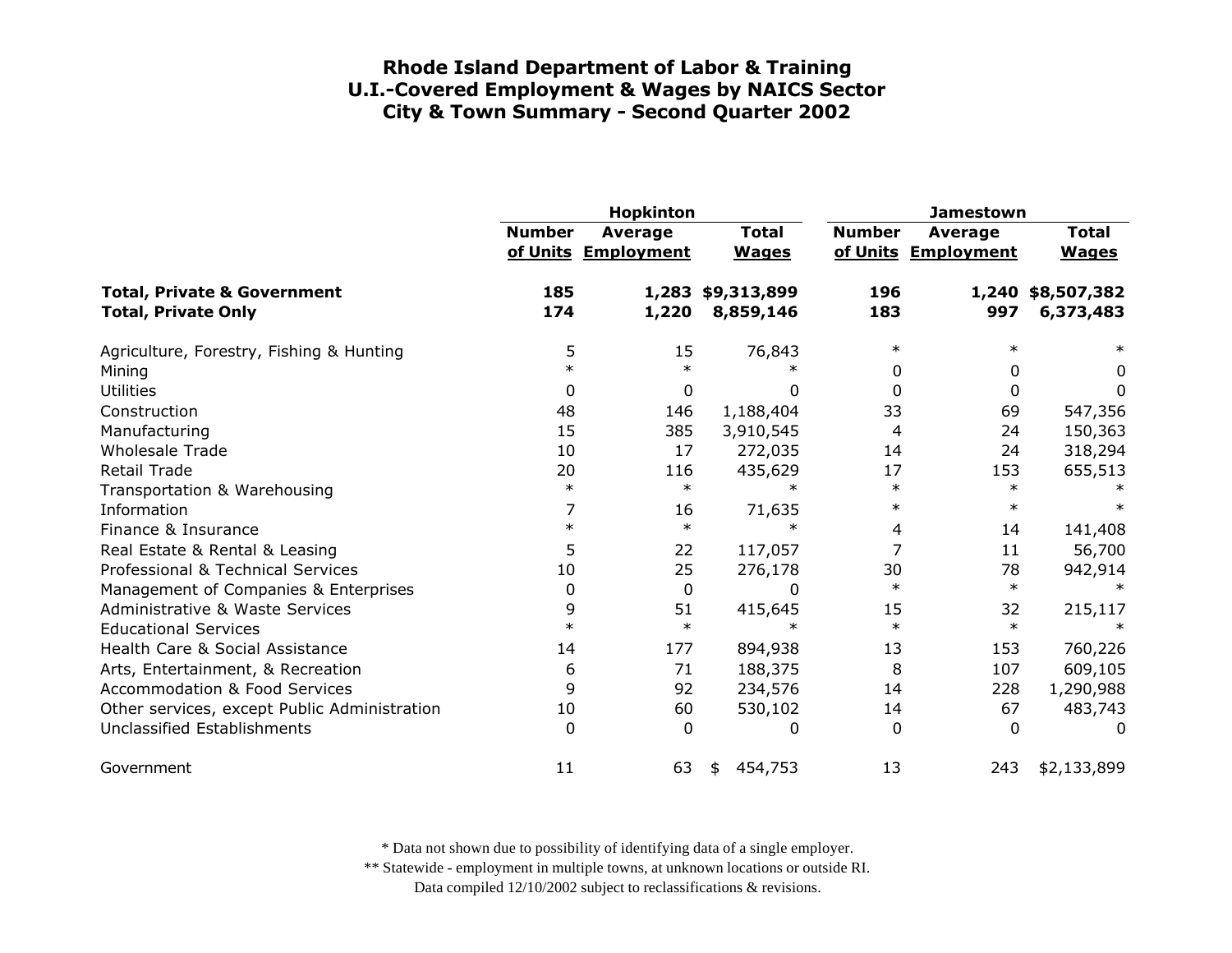|                                                                      | <b>Johnston</b> |                                |                                   |               | Lincoln                        |                                     |  |  |
|----------------------------------------------------------------------|-----------------|--------------------------------|-----------------------------------|---------------|--------------------------------|-------------------------------------|--|--|
|                                                                      | <b>Number</b>   | Average<br>of Units Employment | <b>Total</b><br><b>Wages</b>      | <b>Number</b> | Average<br>of Units Employment | <b>Total</b><br><b>Wages</b>        |  |  |
| <b>Total, Private &amp; Government</b><br><b>Total, Private Only</b> | 1,046<br>1,035  | 10,724                         | 11,750 \$94,617,681<br>87,640,783 | 695<br>677    | 11,583                         | 12,809 \$115,609,185<br>104,648,828 |  |  |
| Agriculture, Forestry, Fishing & Hunting                             | 6               | 16                             | 54,000                            | 0             | 0                              | 0                                   |  |  |
| Mining                                                               | $\ast$          | $\ast$                         | $\ast$                            | 0             | $\Omega$                       | 0                                   |  |  |
| <b>Utilities</b>                                                     | $\ast$          | $\ast$                         | $\ast$                            | $\ast$        | $\ast$                         | $\ast$                              |  |  |
| Construction                                                         | 167             | 993                            | 9,954,475                         | 90            | 545                            | 5,183,044                           |  |  |
| Manufacturing                                                        | 119             | 1,805                          | 13,237,650                        | 54            | 2,657                          | 25,051,804                          |  |  |
| <b>Wholesale Trade</b>                                               | 66              | 699                            | 8,873,663                         | 74            | 441                            | 4,959,395                           |  |  |
| <b>Retail Trade</b>                                                  | 138             | 1,430                          | 8,548,549                         | 70            | 1,001                          | 6,288,243                           |  |  |
| Transportation & Warehousing                                         | 33              | 178                            | 1,387,204                         | 17            | 305                            | 2,488,299                           |  |  |
| Information                                                          | 8               | 455                            | 5,297,936                         | 13            | 321                            | 3,628,390                           |  |  |
| Finance & Insurance                                                  | 34              | 964                            | 13,100,404                        | 48            | 2,789                          | 33,509,449                          |  |  |
| Real Estate & Rental & Leasing                                       | 33              | 216                            | 1,489,782                         | 18            | 42                             | 385,986                             |  |  |
| Professional & Technical Services                                    | 55              | 235                            | 2,015,343                         | 87            | 581                            | 7,059,731                           |  |  |
| Management of Companies & Enterprises                                | $\ast$          | $\ast$                         | $\ast$                            | $\ast$        | $\ast$                         | $\ast$                              |  |  |
| Administrative & Waste Services                                      | 99              | 982                            | 7,300,145                         | 40            | 444                            | 2,235,747                           |  |  |
| <b>Educational Services</b>                                          | 9               | 34                             | 193,036                           | 7             | 41                             | 278,570                             |  |  |
| Health Care & Social Assistance                                      | 87              | 1,323                          | 10,494,844                        | 56            | 828                            | 5,175,340                           |  |  |
| Arts, Entertainment, & Recreation                                    | 9               | 38                             | 155,511                           | 23            | 807                            | 4,088,639                           |  |  |
| <b>Accommodation &amp; Food Services</b>                             | 67              | 825                            | 2,438,281                         | 32            | 503                            | 1,370,482                           |  |  |
| Other services, except Public Administration                         | 97              | 467                            | 2,450,543                         | 43            | 171                            | 1,046,922                           |  |  |
| Unclassified Establishments                                          | $\overline{2}$  | $\overline{7}$                 | 40,065                            | 1             | $\overline{2}$                 | 8,731                               |  |  |
| Government                                                           | 11              | 1,026                          | \$6,976,898                       | 18            | 1,226                          | 10,960,357<br>\$                    |  |  |

\* Data not shown due to possibility of identifying data of a single employer.

\*\* Statewide - employment in multiple towns, at unknown locations or outside RI.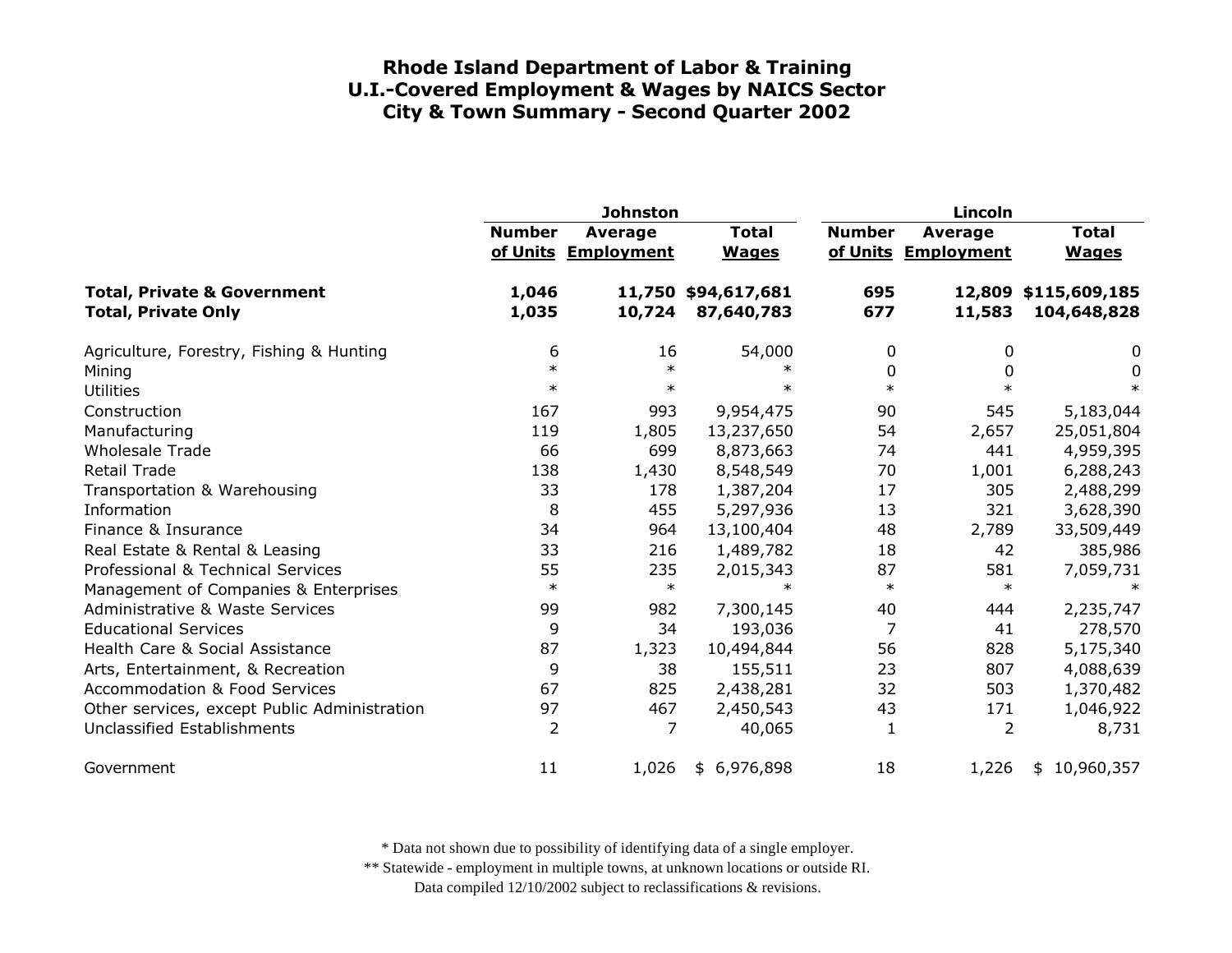|                                                                      | <b>Little Compton</b> |                                       |                              | Middletown    |                                       |                                   |
|----------------------------------------------------------------------|-----------------------|---------------------------------------|------------------------------|---------------|---------------------------------------|-----------------------------------|
|                                                                      | <b>Number</b>         | <b>Average</b><br>of Units Employment | <b>Total</b><br><b>Wages</b> | <b>Number</b> | <b>Average</b><br>of Units Employment | <b>Total</b><br><b>Wages</b>      |
| <b>Total, Private &amp; Government</b><br><b>Total, Private Only</b> | 135<br>128            | 471                                   | 629 \$3,566,514<br>2,454,503 | 657<br>646    | 9,340                                 | 10,065 \$84,505,213<br>76,611,450 |
| Agriculture, Forestry, Fishing & Hunting                             | 9                     | 45                                    | 212,432                      | 5             | 93                                    | 620,815                           |
| Mining                                                               | 0                     | $\mathbf 0$                           | 0                            | $\ast$        | $\ast$                                |                                   |
| <b>Utilities</b>                                                     | 0                     | 0                                     | 0                            | $\ast$        | $\ast$                                |                                   |
| Construction                                                         | 33                    | 109                                   | 760,604                      | 61            | 300                                   | 3,075,656                         |
| Manufacturing                                                        | 6                     | 42                                    | 228,363                      | 25            | 555                                   | 7,508,804                         |
| <b>Wholesale Trade</b>                                               | 5                     | 5                                     | 29,495                       | 39            | 246                                   | 2,184,231                         |
| <b>Retail Trade</b>                                                  | 6                     | 25                                    | 77,455                       | 91            | 1,531                                 | 10,217,105                        |
| Transportation & Warehousing                                         | $\ast$                | $\ast$                                | $\ast$                       | 8             | 64                                    | 160,510                           |
| Information                                                          | $\ast$                | $\ast$                                | $\ast$                       | 15            | 281                                   | 5,402,741                         |
| Finance & Insurance                                                  | $\ast$                | $\ast$                                | $\ast$                       | 27            | 476                                   | 5,713,420                         |
| Real Estate & Rental & Leasing                                       | 4                     | 8                                     | 59,347                       | 22            | 101                                   | 640,635                           |
| Professional & Technical Services                                    | 9                     | 18                                    | 175,436                      | 79            | 1,428                                 | 19,979,648                        |
| Management of Companies & Enterprises                                | $\ast$                | $\ast$                                | $\ast$                       | $\ast$        | $\ast$                                |                                   |
| <b>Administrative &amp; Waste Services</b>                           | 16                    | 36                                    | 166,034                      | 27            | 263                                   | 1,686,933                         |
| <b>Educational Services</b>                                          | $\ast$                | $\ast$                                | $\ast$                       | 10            | 364                                   | 3,070,909                         |
| Health Care & Social Assistance                                      | $\ast$                | $\ast$                                | $\ast$                       | 69            | 1,397                                 | 7,680,902                         |
| Arts, Entertainment, & Recreation                                    | 6                     | 53                                    | 225,295                      | 16            | 147                                   | 715,285                           |
| <b>Accommodation &amp; Food Services</b>                             | 8                     | 72                                    | 191,377                      | 70            | 1,436                                 | 4,267,357                         |
| Other services, except Public Administration                         | 14                    | 36                                    | 141,875                      | 77            | 577                                   | 2,498,515                         |
| Unclassified Establishments                                          | $\Omega$              | $\mathbf 0$                           | 0                            | 1             | 0                                     | 1,650                             |
| Government                                                           | 7                     | 158                                   | \$1,112,011                  | 11            | 726                                   | \$7,893,763                       |

\* Data not shown due to possibility of identifying data of a single employer.

\*\* Statewide - employment in multiple towns, at unknown locations or outside RI.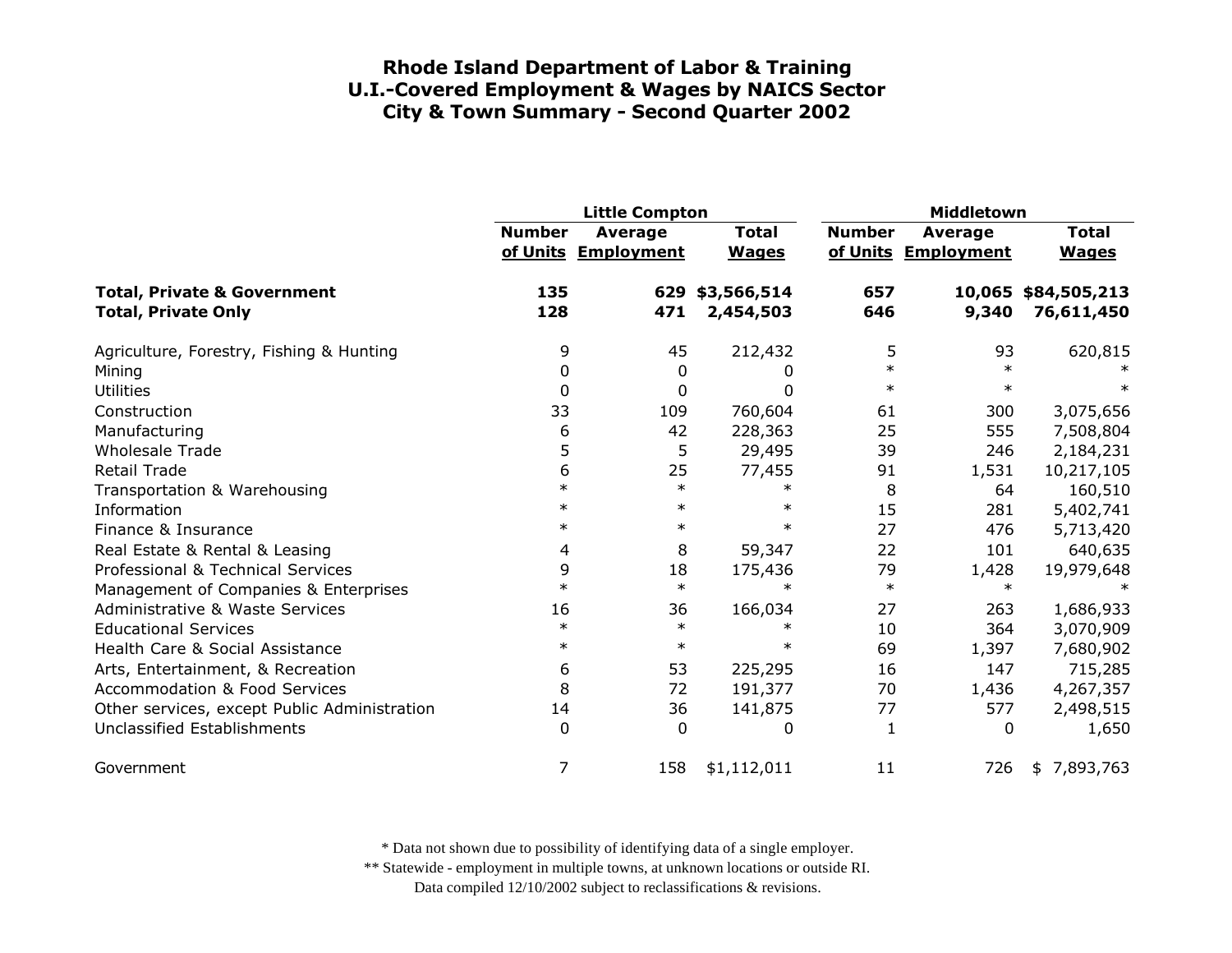|                                                                      | <b>Narragansett</b> |                                |                              | <b>Newport</b> |                                |                                    |
|----------------------------------------------------------------------|---------------------|--------------------------------|------------------------------|----------------|--------------------------------|------------------------------------|
|                                                                      | <b>Number</b>       | Average<br>of Units Employment | <b>Total</b><br><b>Wages</b> | <b>Number</b>  | Average<br>of Units Employment | <b>Total</b><br><b>Wages</b>       |
| <b>Total, Private &amp; Government</b><br><b>Total, Private Only</b> | 478<br>460          | 4,325<br>3,401                 | \$28,546,752<br>18,233,562   | 1,282<br>1,253 | 12,898                         | 17,927 \$156,898,425<br>85,166,758 |
| Agriculture, Forestry, Fishing & Hunting                             | 7                   | 34                             | 253,884                      | 5              | 60                             | 471,090                            |
| Mining                                                               | $\Omega$            | 0                              | <sup>0</sup>                 | 0              | 0                              | 0                                  |
| <b>Utilities</b>                                                     | 0                   | $\mathbf 0$                    | <sup>0</sup>                 | $\ast$         | $\ast$                         | $\ast$                             |
| Construction                                                         | 40                  | 128                            | 1,217,241                    | 86             | 449                            | 3,651,013                          |
| Manufacturing                                                        | 21                  | 135                            | 1,336,487                    | 45             | 270                            | 1,918,206                          |
| <b>Wholesale Trade</b>                                               | 38                  | 104                            | 1,010,831                    | 68             | 215                            | 2,022,349                          |
| <b>Retail Trade</b>                                                  | 56                  | 691                            | 3,189,173                    | 234            | 1,558                          | 7,618,523                          |
| Transportation & Warehousing                                         | 10                  | 100                            | 621,326                      | 32             | 277                            | 1,352,322                          |
| Information                                                          | 4                   | 4                              | 79,951                       | 23             | 275                            | 2,629,737                          |
| Finance & Insurance                                                  | 13                  | 46                             | 596,031                      | 40             | 191                            | 1,648,769                          |
| Real Estate & Rental & Leasing                                       | 23                  | 65                             | 341,239                      | 51             | 230                            | 1,529,057                          |
| Professional & Technical Services                                    | 48                  | 161                            | 1,768,933                    | 159            | 786                            | 10,643,176                         |
| Management of Companies & Enterprises                                | $\ast$              | $\ast$                         | $\ast$                       | $\ast$         | $\ast$                         | $\ast$                             |
| Administrative & Waste Services                                      | 36                  | 187                            | 1,022,612                    | 65             | 605                            | 4,417,843                          |
| <b>Educational Services</b>                                          | $\ast$              | $\ast$                         |                              | 14             | 525                            | 3,874,814                          |
| Health Care & Social Assistance                                      | 34                  | 304                            | 2,075,846                    | 88             | 2,006                          | 16,520,382                         |
| Arts, Entertainment, & Recreation                                    | 11                  | 175                            | 593,554                      | 45             | 1,113                          | 5,966,652                          |
| <b>Accommodation &amp; Food Services</b>                             | 73                  | 1,000                          | 2,781,172                    | 169            | 3,785                          | 17,496,117                         |
| Other services, except Public Administration                         | 42                  | 197                            | 904,759                      | 125            | 513                            | 2,917,163                          |
| Unclassified Establishments                                          | $\ast$              | $\ast$                         | $\ast$                       | $\Omega$       | $\Omega$                       | 0                                  |
| Government                                                           | 18                  | 925                            | \$10,313,190                 | 29             | 5,029                          | \$71,731,667                       |

\* Data not shown due to possibility of identifying data of a single employer.

\*\* Statewide - employment in multiple towns, at unknown locations or outside RI.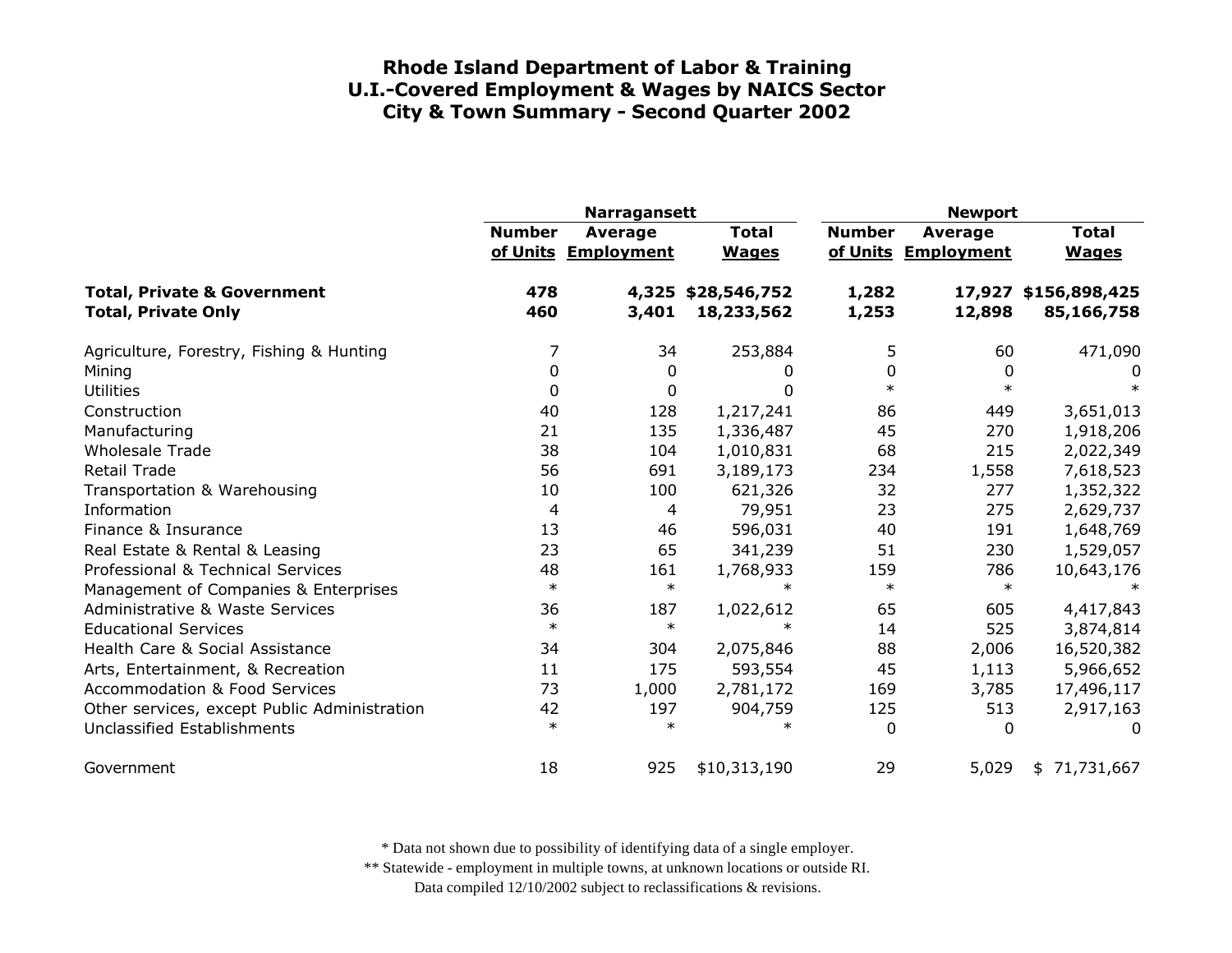|                                                                      | <b>New Shoreham</b> |                                       |                              | <b>North Kingstown</b> |                                |                                    |
|----------------------------------------------------------------------|---------------------|---------------------------------------|------------------------------|------------------------|--------------------------------|------------------------------------|
|                                                                      | <b>Number</b>       | <b>Average</b><br>of Units Employment | <b>Total</b><br><b>Wages</b> | <b>Number</b>          | Average<br>of Units Employment | <b>Total</b><br><b>Wages</b>       |
| <b>Total, Private &amp; Government</b><br><b>Total, Private Only</b> | 201<br>187          | 735                                   | 843 \$5,081,685<br>4,239,703 | 904<br>885             | 11,498                         | 13,073 \$113,925,005<br>96,599,500 |
| Agriculture, Forestry, Fishing & Hunting                             | $\ast$              | $\ast$                                | $\ast$                       | 10                     | 52                             | 282,171                            |
| Mining                                                               | 0                   | 0                                     | 0                            | 0                      | 0                              | 0                                  |
| <b>Utilities</b>                                                     | $\ast$              | $\ast$                                | $\ast$                       | $\ast$                 | $\ast$                         | $\ast$                             |
| Construction                                                         | 24                  | 89                                    | 901,808                      | 97                     | 399                            | 3,486,766                          |
| Manufacturing                                                        | $\ast$              | $\ast$                                | $\ast$                       | 64                     | 4,206                          | 45,094,512                         |
| <b>Wholesale Trade</b>                                               | $\ast$              | $\ast$                                | $\ast$                       | 112                    | 362                            | 4,909,572                          |
| <b>Retail Trade</b>                                                  | 42                  | 78                                    | 448,021                      | 119                    | 2,328                          | 13,496,464                         |
| Transportation & Warehousing                                         | $\ast$              | $\ast$                                | $\ast$                       | 26                     | 165                            | 1,236,176                          |
| Information                                                          | 5                   | 14                                    | 104,939                      | 21                     | 118                            | 1,244,943                          |
| Finance & Insurance                                                  | $\ast$              | $\ast$                                | $\ast$                       | 43                     | 216                            | 4,323,573                          |
| Real Estate & Rental & Leasing                                       | 14                  | 21                                    | 137,668                      | 24                     | 72                             | 430,466                            |
| Professional & Technical Services                                    | 7                   | 21                                    | 102,882                      | 104                    | 279                            | 2,918,081                          |
| Management of Companies & Enterprises                                | $\ast$              | $\ast$                                | $\ast$                       | $\ast$                 | $\ast$                         |                                    |
| <b>Administrative &amp; Waste Services</b>                           | 12                  | 37                                    | 220,181                      | 45                     | 128                            | 761,370                            |
| <b>Educational Services</b>                                          | $\ast$              | $\ast$                                | $\ast$                       | 10                     | 105                            | 603,610                            |
| Health Care & Social Assistance                                      | $\ast$              | $\ast$                                | $\ast$                       | 58                     | 951                            | 6,272,750                          |
| Arts, Entertainment, & Recreation                                    | 8                   | 30                                    | 138,035                      | 23                     | 241                            | 1,042,624                          |
| <b>Accommodation &amp; Food Services</b>                             | 48                  | 381                                   | 1,629,540                    | 58                     | 1,074                          | 2,714,307                          |
| Other services, except Public Administration                         | 10                  | 13                                    | 47,803                       | 67                     | 271                            | 1,634,579                          |
| <b>Unclassified Establishments</b>                                   | $\Omega$            | $\Omega$                              | 0                            | 0                      | 0                              | 0                                  |
| Government                                                           | 14                  | 109                                   | 841,982<br>\$                | 19                     | 1,576                          | 17,325,505<br>\$                   |

\* Data not shown due to possibility of identifying data of a single employer.

\*\* Statewide - employment in multiple towns, at unknown locations or outside RI.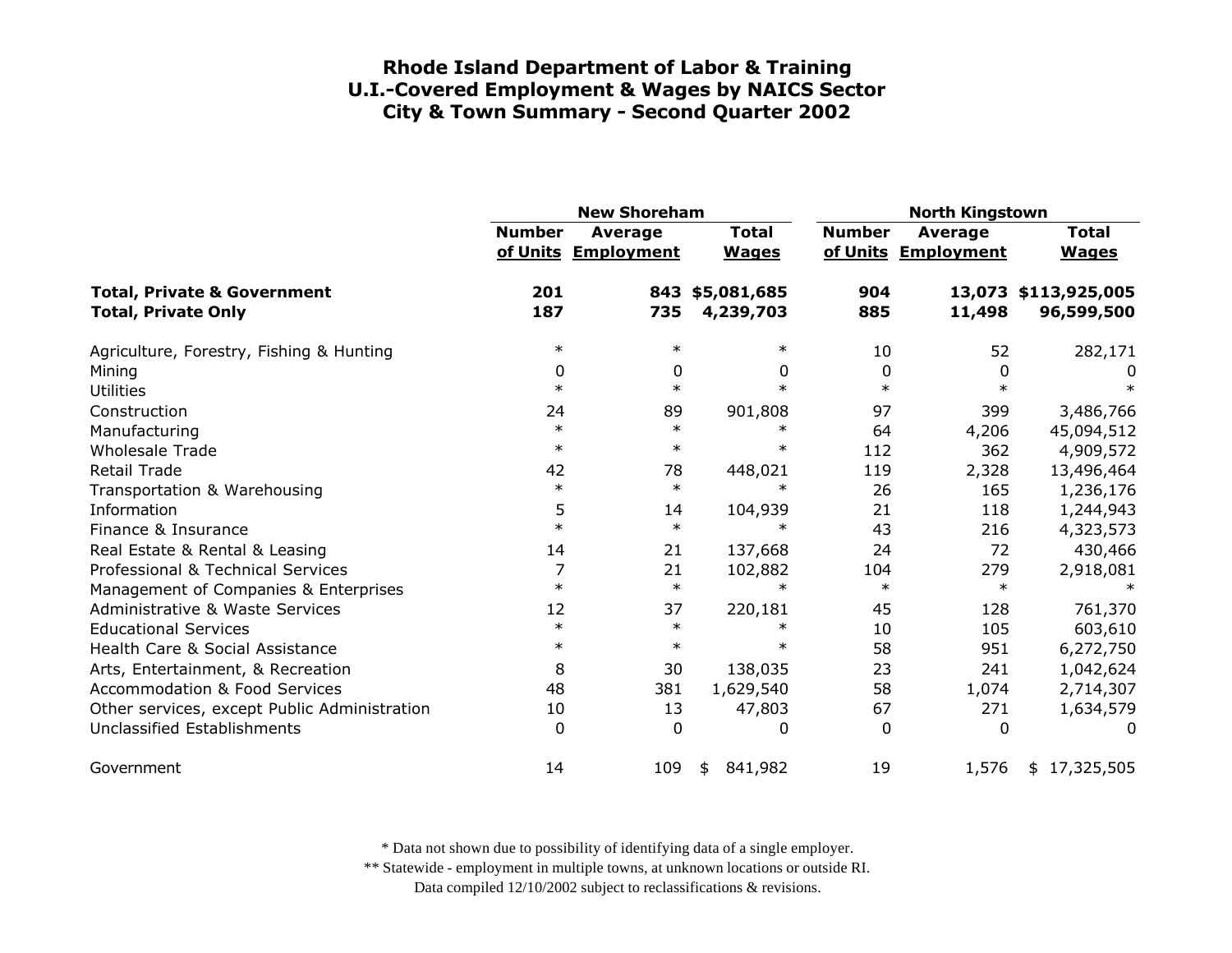|                                                                      | <b>North Providence</b> |                                |                                  | <b>North Smithfield</b> |                                |                                  |
|----------------------------------------------------------------------|-------------------------|--------------------------------|----------------------------------|-------------------------|--------------------------------|----------------------------------|
|                                                                      | <b>Number</b>           | Average<br>of Units Employment | <b>Total</b><br><b>Wages</b>     | <b>Number</b>           | Average<br>of Units Employment | <b>Total</b><br><b>Wages</b>     |
| <b>Total, Private &amp; Government</b><br><b>Total, Private Only</b> | 731<br>718              | 7,828                          | 8,787 \$62,670,710<br>52,218,377 | 351<br>340              | 3,912                          | 4,374 \$31,089,680<br>27,463,561 |
| Agriculture, Forestry, Fishing & Hunting                             | 0                       | 0                              | 0                                | $\ast$                  | $\ast$                         | ∗                                |
| Mining                                                               | 0                       | 0                              | 0                                | $\ast$                  |                                | $\ast$                           |
| <b>Utilities</b>                                                     | 0                       | $\mathbf{0}$                   | 0                                | 0                       | $\mathbf{0}$                   | 0                                |
| Construction                                                         | 71                      | 320                            | 2,833,471                        | 55                      | 332                            | 2,710,725                        |
| Manufacturing                                                        | 69                      | 721                            | 6,280,735                        | 24                      | 634                            | 5,797,899                        |
| <b>Wholesale Trade</b>                                               | 45                      | 127                            | 1,401,015                        | 37                      | 201                            | 2,042,765                        |
| <b>Retail Trade</b>                                                  | 96                      | 1,192                          | 6,769,440                        | 43                      | 730                            | 4,544,587                        |
| Transportation & Warehousing                                         | 18                      | 152                            | 805,009                          | 10                      | 159                            | 976,646                          |
| Information                                                          | 11                      | 30                             | 238,205                          | 7                       | 30                             | 115,143                          |
| Finance & Insurance                                                  | 35                      | 336                            | 3,099,751                        | 13                      | 89                             | 871,090                          |
| Real Estate & Rental & Leasing                                       | 17                      | 70                             | 371,872                          | 11                      | 24                             | 153,614                          |
| Professional & Technical Services                                    | 66                      | 270                            | 2,652,527                        | 31                      | 220                            | 1,984,967                        |
| Management of Companies & Enterprises                                | $\ast$                  | $\ast$                         | $\ast$                           | 0                       | 0                              | 0                                |
| <b>Administrative &amp; Waste Services</b>                           | 49                      | 585                            | 1,592,269                        | 13                      | 41                             | 195,303                          |
| <b>Educational Services</b>                                          | 9                       | 13                             | 57,739                           | $\ast$                  | $\ast$                         |                                  |
| Health Care & Social Assistance                                      | 81                      | 2,709                          | 21,643,465                       | 34                      | 892                            | 6,035,512                        |
| Arts, Entertainment, & Recreation                                    | 6                       | 112                            | 205,958                          | 4                       | 9                              | 57,466                           |
| <b>Accommodation &amp; Food Services</b>                             | 67                      | 831                            | 2,457,383                        | 18                      | 414                            | 1,109,542                        |
| Other services, except Public Administration                         | 77                      | 352                            | 1,718,545                        | 32                      | 71                             | 299,561                          |
| Unclassified Establishments                                          | $\ast$                  | $\ast$                         | $\ast$                           | $\Omega$                | $\Omega$                       | $\Omega$                         |
| Government                                                           | 13                      | 958                            | \$10,452,333                     | 11                      | 461                            | \$3,626,119                      |

\* Data not shown due to possibility of identifying data of a single employer.

\*\* Statewide - employment in multiple towns, at unknown locations or outside RI.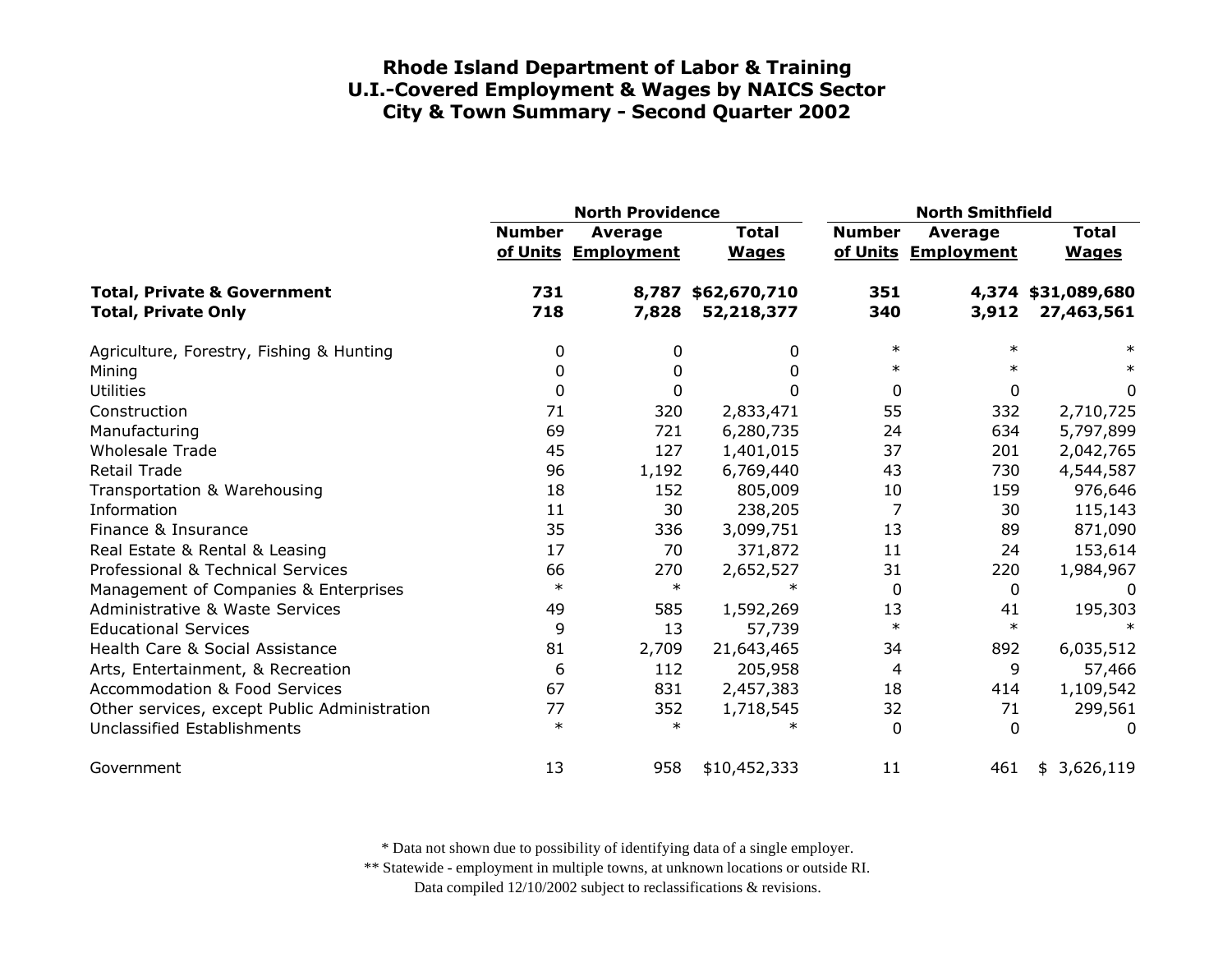|                                                                      | <b>Pawtucket</b> |                                |                                     | <b>Portsmouth</b> |                                       |                                  |
|----------------------------------------------------------------------|------------------|--------------------------------|-------------------------------------|-------------------|---------------------------------------|----------------------------------|
|                                                                      | <b>Number</b>    | Average<br>of Units Employment | <b>Total</b><br><b>Wages</b>        | <b>Number</b>     | <b>Average</b><br>of Units Employment | <b>Total</b><br><b>Wages</b>     |
| <b>Total, Private &amp; Government</b><br><b>Total, Private Only</b> | 1,591<br>1,567   | 26,573                         | 29,026 \$230,565,144<br>202,735,172 | 481<br>468        | 5,346                                 | 5,954 \$60,089,294<br>54,340,081 |
| Agriculture, Forestry, Fishing & Hunting                             | $\ast$           | $\ast$                         | $\ast$                              | 15                | 92                                    | 406,866                          |
| Mining                                                               | 0                | 0                              | 0                                   | 0                 | 0                                     | 0                                |
| <b>Utilities</b>                                                     | $\ast$           | $\ast$                         | $\ast$                              | $\ast$            | $\ast$                                | $\ast$                           |
| Construction                                                         | 156              | 1,095                          | 11,849,950                          | 84                | 619                                   | 5,697,178                        |
| Manufacturing                                                        | 207              | 7,565                          | 62,909,398                          | 28                | 2,216                                 | 33,729,668                       |
| <b>Wholesale Trade</b>                                               | 98               | 670                            | 5,979,906                           | 28                | 84                                    | 794,765                          |
| <b>Retail Trade</b>                                                  | 210              | 2,361                          | 14,478,401                          | 60                | 464                                   | 2,491,281                        |
| Transportation & Warehousing                                         | 44               | 554                            | 4,105,320                           | 6                 | 54                                    | 189,043                          |
| Information                                                          | 23               | 1,087                          | 10,591,080                          | 10                | 57                                    | 743,410                          |
| Finance & Insurance                                                  | 52               | 881                            | 7,526,749                           | 18                | 88                                    | 894,103                          |
| Real Estate & Rental & Leasing                                       | 47               | 316                            | 2,388,485                           | 15                | 129                                   | 527,319                          |
| Professional & Technical Services                                    | 120              | 464                            | 4,078,357                           | 55                | 132                                   | 1,296,379                        |
| Management of Companies & Enterprises                                | $\ast$           | $\ast$                         | $\ast$                              | 0                 | 0                                     | 0                                |
| <b>Administrative &amp; Waste Services</b>                           | 100              | 1,808                          | 6,902,245                           | 27                | 77                                    | 458,401                          |
| <b>Educational Services</b>                                          | 17               | 270                            | 1,500,728                           | 8                 | 236                                   | 1,897,279                        |
| Health Care & Social Assistance                                      | 163              | 5,078                          | 39,063,802                          | 27                | 369                                   | 2,083,078                        |
| Arts, Entertainment, & Recreation                                    | 17               | 501                            | 2,167,681                           | 10                | 138                                   | 642,534                          |
| <b>Accommodation &amp; Food Services</b>                             | 123              | 1,365                          | 3,893,904                           | 34                | 420                                   | 1,435,736                        |
| Other services, except Public Administration                         | 178              | 1,350                          | 6,864,301                           | 41                | 164                                   | 1,041,841                        |
| Unclassified Establishments                                          | $\overline{2}$   | 5                              | 36,823                              | $\ast$            | $\ast$                                | $\ast$                           |
| Government                                                           | 24               | 2,453                          | \$27,829,972                        | 13                | 606                                   | \$5,749,213                      |

\* Data not shown due to possibility of identifying data of a single employer.

\*\* Statewide - employment in multiple towns, at unknown locations or outside RI.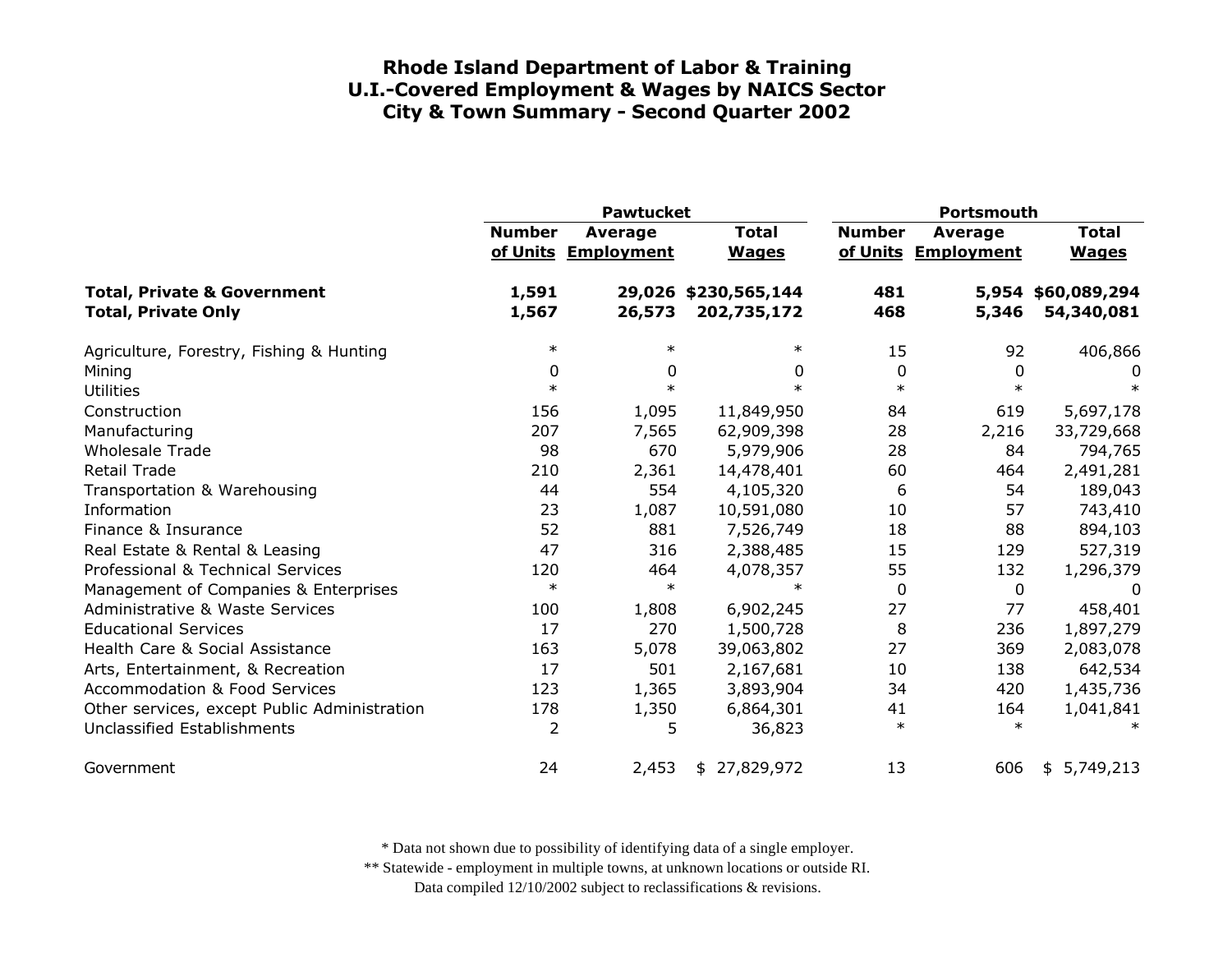|                                                                      | <b>Providence</b> |                                       |    | <b>Richmond</b>                        |               |                                       |                                 |
|----------------------------------------------------------------------|-------------------|---------------------------------------|----|----------------------------------------|---------------|---------------------------------------|---------------------------------|
|                                                                      | <b>Number</b>     | <b>Average</b><br>of Units Employment |    | <b>Total</b><br><b>Wages</b>           | <b>Number</b> | <b>Average</b><br>of Units Employment | <b>Total</b><br><b>Wages</b>    |
| <b>Total, Private &amp; Government</b><br><b>Total, Private Only</b> | 5,716<br>5,614    | 97,596                                |    | 117,245 \$1,087,944,489<br>867,724,939 | 123<br>114    | 1,332                                 | 1,998 \$17,318,649<br>7,731,777 |
| Agriculture, Forestry, Fishing & Hunting                             | $\ast$            |                                       |    | $\ast$                                 | $\ast$        | $\ast$                                | $\ast$                          |
| Mining                                                               | 0                 | <sup>0</sup>                          |    | <sup>0</sup>                           | $\ast$        | $\ast$                                | $\ast$                          |
| <b>Utilities</b>                                                     | 5                 | 621                                   |    | 12,528,666                             | 0             | 0                                     | 0                               |
| Construction                                                         | 300               | 2,839                                 |    | 33,228,972                             | 16            | 41                                    | 315,197                         |
| Manufacturing                                                        | 489               | 9,132                                 |    | 75,924,989                             | 6             | 202                                   | 1,799,415                       |
| <b>Wholesale Trade</b>                                               | 302               | 2,551                                 |    | 28,686,944                             | 7             | 20                                    | 277,922                         |
| <b>Retail Trade</b>                                                  | 693               | 7,518                                 |    | 40,052,121                             | 19            | 389                                   | 1,784,091                       |
| Transportation & Warehousing                                         | 76                | 920                                   |    | 6,829,882                              | $\ast$        | $\ast$                                |                                 |
| Information                                                          | 140               | 4,306                                 |    | 53,272,709                             | $\ast$        | $\ast$                                | $\ast$                          |
| Finance & Insurance                                                  | 317               | 7,442                                 |    | 97,409,501                             | 7             | 47                                    | 573,110                         |
| Real Estate & Rental & Leasing                                       | 199               | 1,499                                 |    | 12,920,686                             | $\ast$        | $\ast$                                |                                 |
| Professional & Technical Services                                    | 918               | 5,974                                 |    | 74,285,542                             | 6             | 21                                    | 92,688                          |
| Management of Companies & Enterprises                                | 29                | 1,455                                 |    | 24,049,544                             | 0             | 0                                     | $\Omega$                        |
| <b>Administrative &amp; Waste Services</b>                           | 338               | 8,005                                 |    | 41,736,096                             | 6             | 36                                    | 333,766                         |
| <b>Educational Services</b>                                          | 80                | 9,363                                 |    | 91,092,182                             | 0             | 0                                     | 0                               |
| Health Care & Social Assistance                                      | 549               | 22,248                                |    | 207,997,802                            | 5             | 59                                    | 379,068                         |
| Arts, Entertainment, & Recreation                                    | 57                | 1,053                                 |    | 5,235,560                              | 6             | 166                                   | 495,968                         |
| <b>Accommodation &amp; Food Services</b>                             | 477               | 8,053                                 |    | 32,269,748                             | 15            | 236                                   | 655,770                         |
| Other services, except Public Administration                         | 640               | 4,611                                 |    | 30,125,781                             | 12            | 37                                    | 206,155                         |
| <b>Unclassified Establishments</b>                                   | $\ast$            | $\ast$                                |    |                                        | $\mathbf 0$   | 0                                     | 0                               |
| Government                                                           | 102               | 19,650                                | \$ | 220,219,550                            | 9             | 665                                   | \$9,586,872                     |

\* Data not shown due to possibility of identifying data of a single employer.

\*\* Statewide - employment in multiple towns, at unknown locations or outside RI.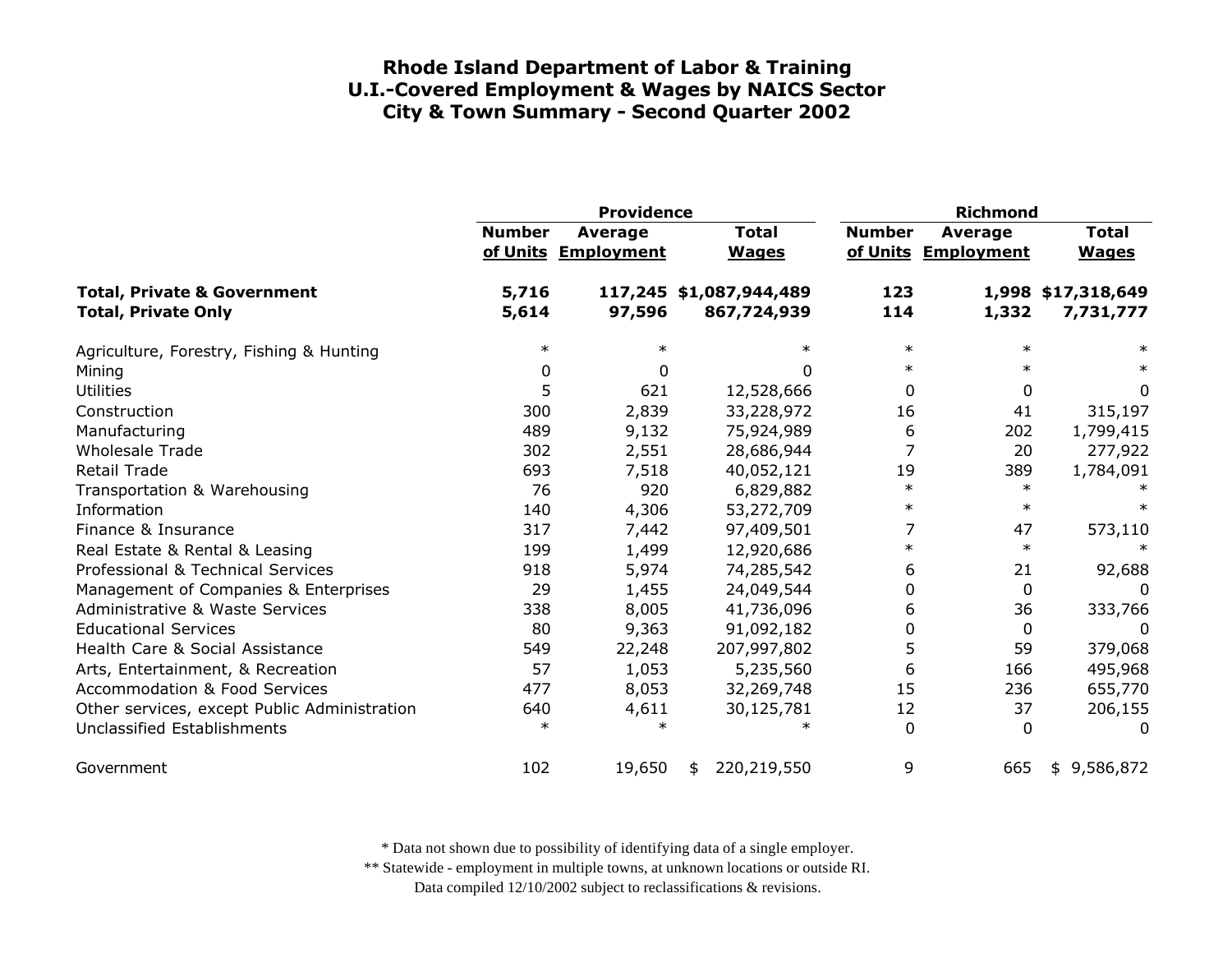|                                                                      | <b>Scituate</b> |                                       |                                 | <b>Smithfield</b> |                                |                                   |
|----------------------------------------------------------------------|-----------------|---------------------------------------|---------------------------------|-------------------|--------------------------------|-----------------------------------|
|                                                                      | <b>Number</b>   | <b>Average</b><br>of Units Employment | <b>Total</b><br><b>Wages</b>    | <b>Number</b>     | Average<br>of Units Employment | <b>Total</b><br><b>Wages</b>      |
| <b>Total, Private &amp; Government</b><br><b>Total, Private Only</b> | 249<br>239      | 1,017                                 | 1,683 \$15,794,457<br>6,603,952 | 749<br>733        | 10,644                         | 11,248 \$98,464,680<br>91,374,013 |
| Agriculture, Forestry, Fishing & Hunting                             | 8               | 13                                    | 44,652                          | 4                 | 7                              | 17,778                            |
| Mining                                                               | 0               | 0                                     | 0                               | $\ast$            |                                |                                   |
| <b>Utilities</b>                                                     | 0               | 0                                     | 0                               | $\ast$            | $\ast$                         | ∗                                 |
| Construction                                                         | 50              | 138                                   | 1,271,785                       | 130               | 891                            | 11,185,043                        |
| Manufacturing                                                        | 13              | 101                                   | 778,643                         | 82                | 1,252                          | 11,755,400                        |
| <b>Wholesale Trade</b>                                               | 19              | 41                                    | 411,564                         | 65                | 733                            | 7,725,715                         |
| <b>Retail Trade</b>                                                  | 25              | 193                                   | 935,605                         | 99                | 1,878                          | 10,160,091                        |
| Transportation & Warehousing                                         | 13              | 51                                    | 331,231                         | 14                | 127                            | 976,849                           |
| Information                                                          | 6               | 32                                    | 179,184                         | 12                | 147                            | 1,051,091                         |
| Finance & Insurance                                                  | 6               | 21                                    | 158,873                         | 34                | 1,758                          | 24,478,245                        |
| Real Estate & Rental & Leasing                                       | 6               | 9                                     | 55,294                          | 15                | 96                             | 930,236                           |
| Professional & Technical Services                                    | 20              | 46                                    | 375,382                         | 65                | 230                            | 2,399,544                         |
| Management of Companies & Enterprises                                | $\ast$          | $\ast$                                | $\ast$                          | $\ast$            | $\ast$                         |                                   |
| <b>Administrative &amp; Waste Services</b>                           | 21              | 41                                    | 407,520                         | 37                | 219                            | 1,820,059                         |
| <b>Educational Services</b>                                          | $\ast$          | $\ast$                                | $\ast$                          | 9                 | 715                            | 7,655,848                         |
| Health Care & Social Assistance                                      | 17              | 201                                   | 1,017,889                       | 44                | 1,094                          | 6,290,670                         |
| Arts, Entertainment, & Recreation                                    | $\ast$          | $\ast$                                | $\ast$                          | 8                 | 53                             | 146,657                           |
| <b>Accommodation &amp; Food Services</b>                             | 8               | 62                                    | 194,795                         | 59                | 1,170                          | 3,437,268                         |
| Other services, except Public Administration                         | 24              | 50                                    | 328,584                         | 53                | 265                            | 1,264,987                         |
| Unclassified Establishments                                          | $\Omega$        | $\Omega$                              | 0                               | 0                 | $\Omega$                       | 0                                 |
| Government                                                           | 10              | 667                                   | 9,190,505<br>\$                 | 16                | 604                            | \$7,090,667                       |

\* Data not shown due to possibility of identifying data of a single employer.

\*\* Statewide - employment in multiple towns, at unknown locations or outside RI.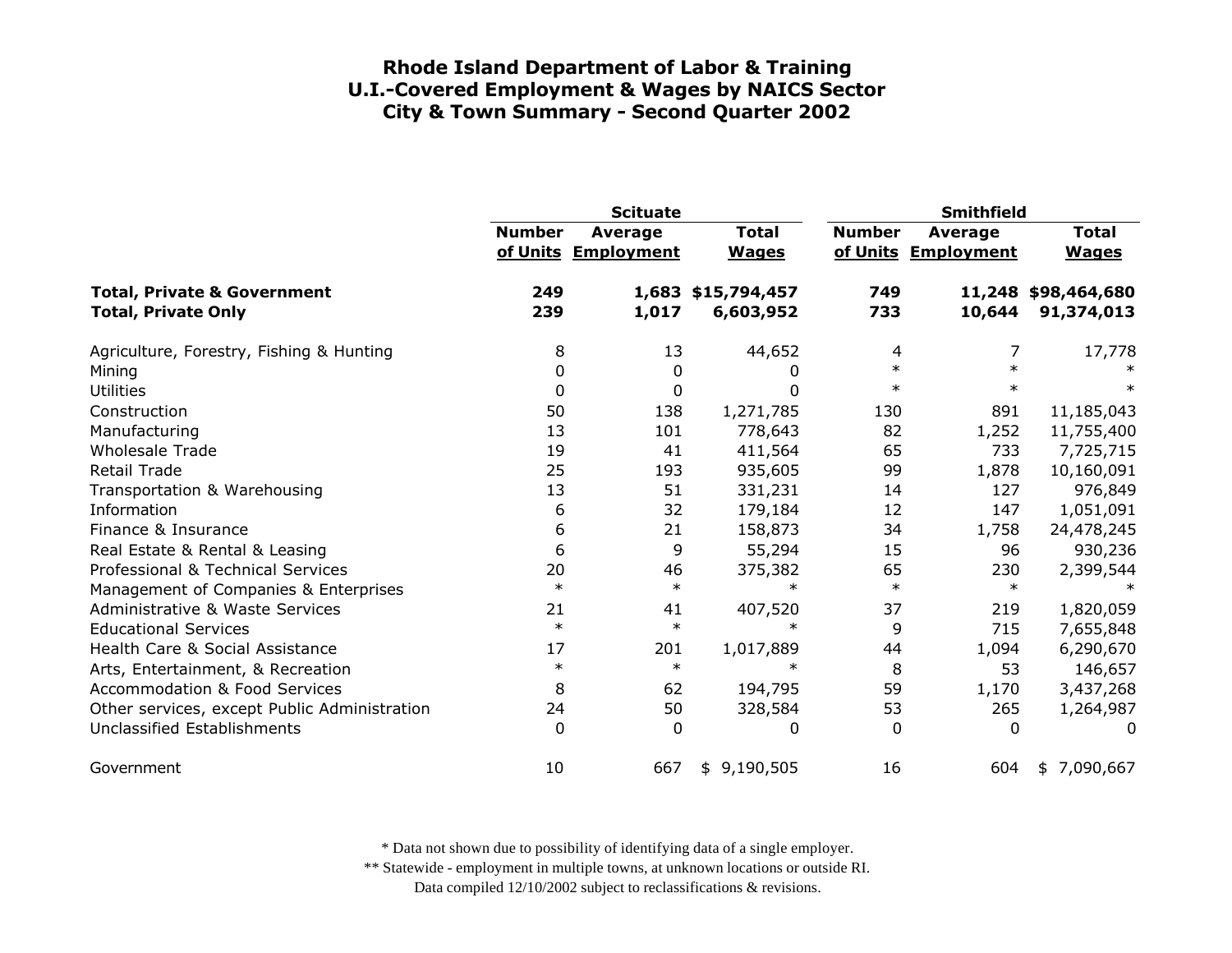|                                                                      | South Kingstown        |                                       |                                   | <b>Tiverton</b>        |                                |                                  |
|----------------------------------------------------------------------|------------------------|---------------------------------------|-----------------------------------|------------------------|--------------------------------|----------------------------------|
|                                                                      | <b>Number</b>          | <b>Average</b><br>of Units Employment | <b>Total</b><br><b>Wages</b>      | <b>Number</b>          | Average<br>of Units Employment | <b>Total</b><br><b>Wages</b>     |
| <b>Total, Private &amp; Government</b><br><b>Total, Private Only</b> | 925<br>907             | 8,501                                 | 11,966 \$95,028,017<br>60,644,514 | 389<br>374             | 2,044                          | 2,527 \$16,477,344<br>12,863,749 |
| Agriculture, Forestry, Fishing & Hunting<br>Mining                   | 21<br>$\ast$<br>$\ast$ | 117<br>$\ast$<br>$\ast$               | 793,358<br>$\ast$<br>$\ast$       | 12<br>$\ast$<br>$\ast$ | 28<br>$\ast$<br>$\ast$         | 124,071<br>$\ast$                |
| <b>Utilities</b><br>Construction<br>Manufacturing                    | 103<br>33              | 365<br>860                            | 2,954,868<br>8,315,688            | 48<br>15               | 184<br>81                      | 1,416,253<br>496,118             |
| <b>Wholesale Trade</b>                                               | 71                     | 547                                   | 6,644,043                         | 25                     | 98                             | 872,152                          |
| <b>Retail Trade</b>                                                  | 114                    | 1,371                                 | 8,146,421                         | 66                     | 595                            | 3,999,162                        |
| Transportation & Warehousing                                         | 13                     | 103                                   | 436,270                           | 14                     | 63                             | 351,486                          |
| Information                                                          | 17                     | 164                                   | 1,738,170                         | $\ast$                 | $\ast$                         | $\ast$                           |
| Finance & Insurance                                                  | 35                     | 188                                   | 1,891,048                         | 14                     | 44                             | 322,589                          |
| Real Estate & Rental & Leasing                                       | 30                     | 92                                    | 653,658                           | 8                      | 17                             | 132,962                          |
| Professional & Technical Services                                    | 88                     | 360                                   | 3,676,561                         | 33                     | 125                            | 1,079,926                        |
| Management of Companies & Enterprises                                | $\ast$                 | $\ast$                                | $\ast$                            | $\ast$                 | $\ast$                         | $\ast$                           |
| <b>Administrative &amp; Waste Services</b>                           | 54                     | 245                                   | 1,732,863                         | 27                     | 72                             | 422,816                          |
| <b>Educational Services</b>                                          | 14                     | 107                                   | 549,414                           | $\ast$                 | $\ast$                         |                                  |
| Health Care & Social Assistance                                      | 96                     | 1,963                                 | 15,332,743                        | 28                     | 352                            | 2,021,000                        |
| Arts, Entertainment, & Recreation                                    | 25                     | 195                                   | 987,878                           | 4                      | 15                             | 76,814                           |
| <b>Accommodation &amp; Food Services</b>                             | 89                     | 1,091                                 | 3,129,226                         | 24                     | 195                            | 529,886                          |
| Other services, except Public Administration                         | 99                     | 712                                   | 3,348,343                         | 45                     | 139                            | 593,655                          |
| <b>Unclassified Establishments</b>                                   | 0                      | $\Omega$                              | 0                                 | 1                      | $\mathbf{0}$                   | $\Omega$                         |
| Government                                                           | 18                     | 3,465                                 | \$34,383,503                      | 15                     | 482                            | 3,613,595<br>\$                  |

\* Data not shown due to possibility of identifying data of a single employer.

\*\* Statewide - employment in multiple towns, at unknown locations or outside RI.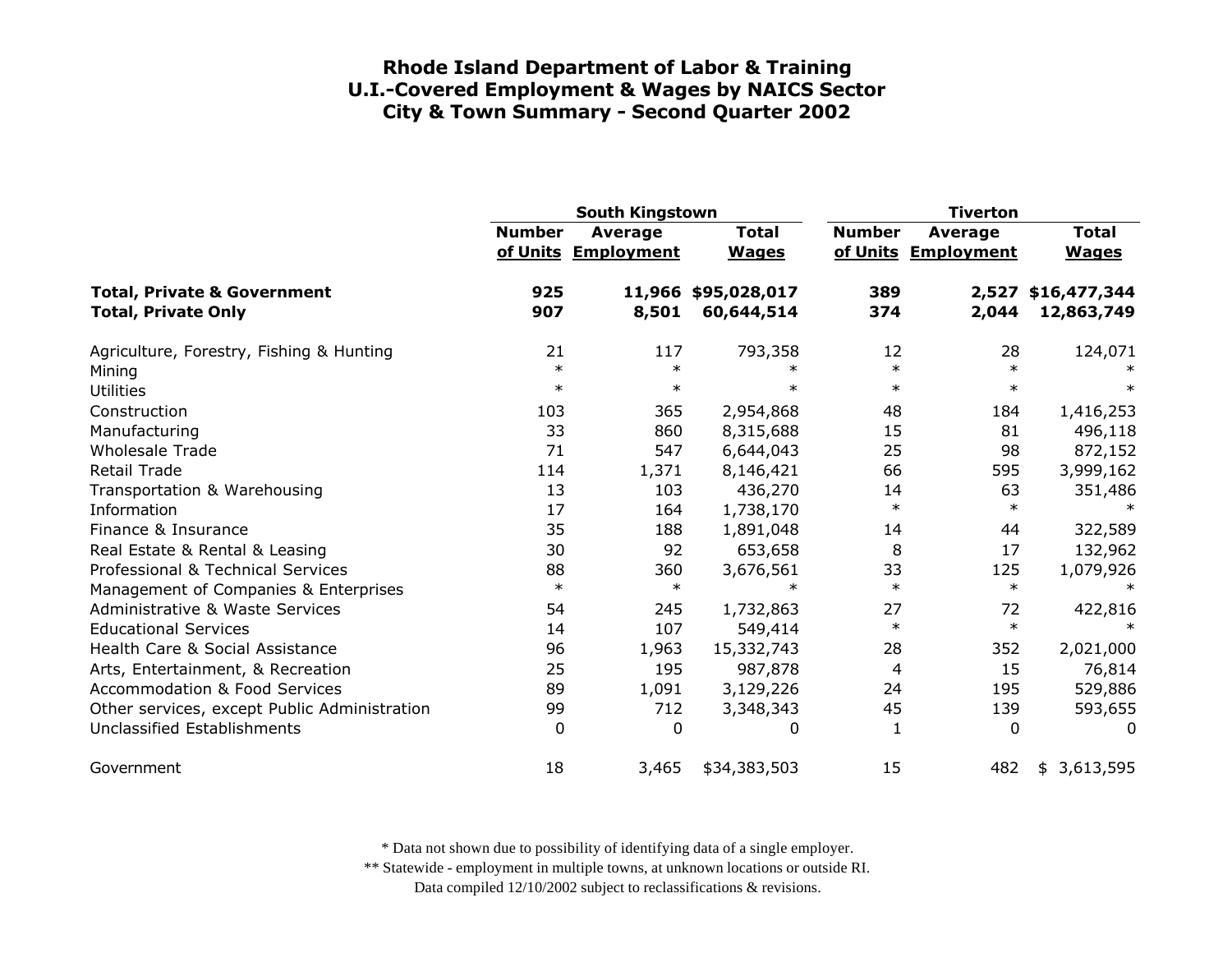|                                                                      | <b>Warren</b> |                                       |                              | <b>Warwick</b> |                                |                                     |
|----------------------------------------------------------------------|---------------|---------------------------------------|------------------------------|----------------|--------------------------------|-------------------------------------|
|                                                                      | <b>Number</b> | <b>Average</b><br>of Units Employment | <b>Total</b><br><b>Wages</b> | <b>Number</b>  | Average<br>of Units Employment | <b>Total</b><br><b>Wages</b>        |
| <b>Total, Private &amp; Government</b><br><b>Total, Private Only</b> | 373<br>364    | 3,915<br>3,799                        | \$25,563,358<br>24,223,681   | 3,202<br>3,169 | 46,552                         | 50,907 \$387,581,647<br>337,146,632 |
| Agriculture, Forestry, Fishing & Hunting                             | $\ast$        | $\ast$                                | $\ast$                       | $\ast$         | $\ast$                         | $\ast$                              |
| Mining                                                               | 0             | 0                                     | 0                            | $\ast$         | $\ast$                         | $\ast$                              |
| <b>Utilities</b>                                                     | 0             | 0                                     | $\Omega$                     | $\ast$         | $\ast$                         | $\ast$                              |
| Construction                                                         | 50            | 131                                   | 968,215                      | 294            | 1,855                          | 19,012,237                          |
| Manufacturing                                                        | 42            | 1,135                                 | 9,272,147                    | 228            | 5,565                          | 50,944,442                          |
| <b>Wholesale Trade</b>                                               | 17            | 178                                   | 2,009,847                    | 290            | 1,798                          | 18,766,208                          |
| <b>Retail Trade</b>                                                  | 52            | 333                                   | 1,464,973                    | 464            | 8,536                          | 44,445,762                          |
| Transportation & Warehousing                                         | 12            | 261                                   | 1,492,927                    | 99             | 2,362                          | 17,837,423                          |
| Information                                                          | 6             | 47                                    | 238,629                      | 42             | 691                            | 6,719,355                           |
| Finance & Insurance                                                  | 13            | 88                                    | 719,611                      | 187            | 3,186                          | 32,411,767                          |
| Real Estate & Rental & Leasing                                       | 9             | 24                                    | 130,681                      | 112            | 1,166                          | 8,787,374                           |
| Professional & Technical Services                                    | 20            | 67                                    | 795,553                      | 349            | 1,425                          | 15,164,931                          |
| Management of Companies & Enterprises                                | $\ast$        | $\ast$                                | $\ast$                       | 12             | 1,367                          | 14,308,904                          |
| Administrative & Waste Services                                      | 20            | 107                                   | 499,092                      | 200            | 2,854                          | 15,068,872                          |
| <b>Educational Services</b>                                          | $\ast$        | $\ast$                                | $\ast$                       | 32             | 761                            | 5,570,447                           |
| Health Care & Social Assistance                                      | 33            | 559                                   | 3,759,695                    | 312            | 7,404                          | 59,462,670                          |
| Arts, Entertainment, & Recreation                                    | 5             | 23                                    | 81,221                       | 35             | 521                            | 2,237,061                           |
| <b>Accommodation &amp; Food Services</b>                             | 39            | 684                                   | 1,925,634                    | 235            | 5,277                          | 17,028,214                          |
| Other services, except Public Administration                         | 40            | 134                                   | 590,893                      | 268            | 1,740                          | 9,019,332                           |
| Unclassified Establishments                                          | 1             | 3                                     | 31,210                       | 4              | 10                             | 58,834                              |
| Government                                                           | 9             | 116                                   | \$1,339,677                  | 33             | 4,355                          | 50,435,015<br>\$                    |

\* Data not shown due to possibility of identifying data of a single employer.

\*\* Statewide - employment in multiple towns, at unknown locations or outside RI.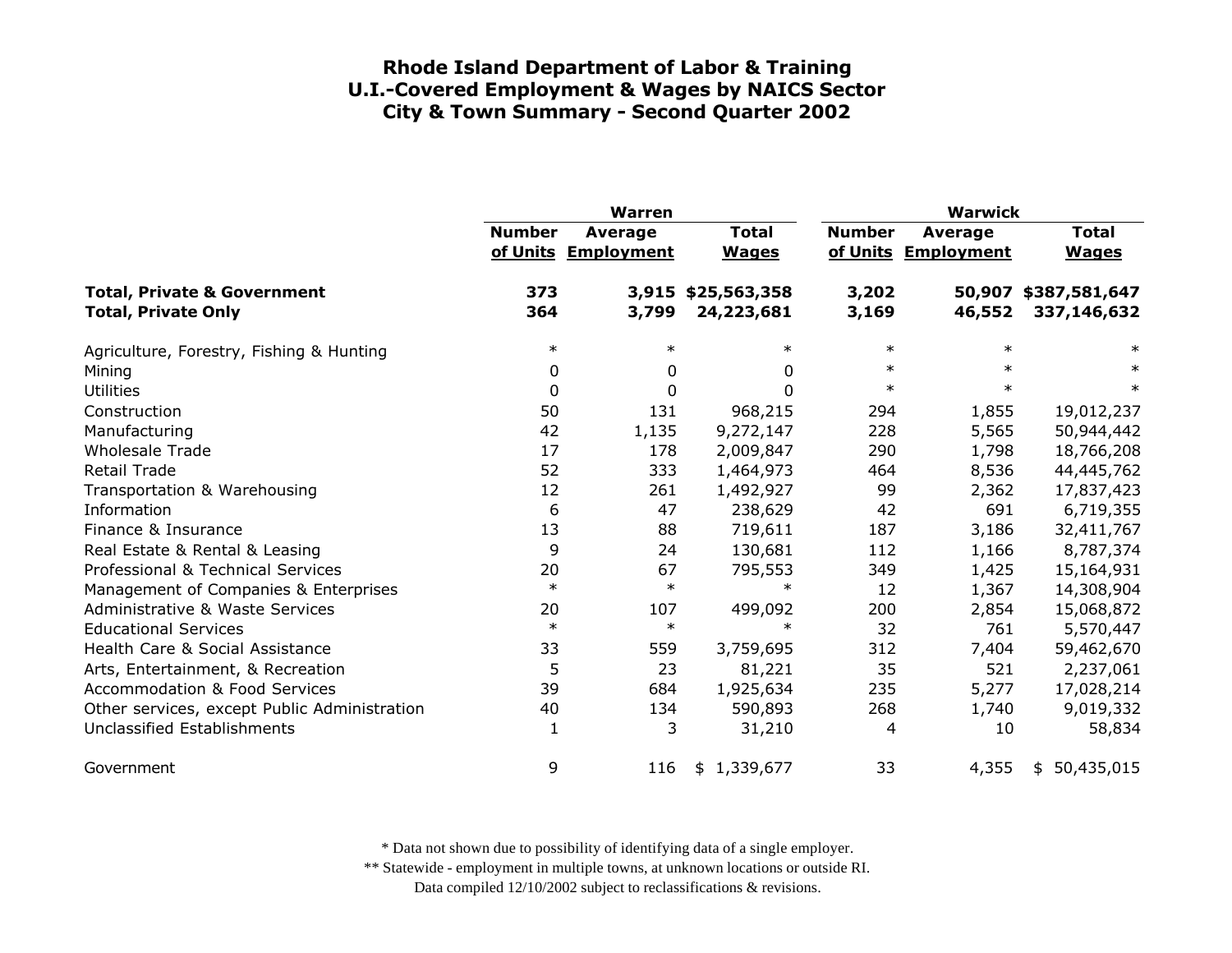|                                                                      | Westerly      |                                       |                                  | <b>West Greenwich</b> |                                       |                                  |
|----------------------------------------------------------------------|---------------|---------------------------------------|----------------------------------|-----------------------|---------------------------------------|----------------------------------|
|                                                                      | <b>Number</b> | <b>Average</b><br>of Units Employment | <b>Total</b><br><b>Wages</b>     | <b>Number</b>         | <b>Average</b><br>of Units Employment | <b>Total</b><br><b>Wages</b>     |
| <b>Total, Private &amp; Government</b><br><b>Total, Private Only</b> | 848<br>824    | 8,605                                 | 9,641 \$71,377,720<br>60,434,173 | 169<br>161            | 2,588                                 | 3,057 \$54,489,940<br>50,805,704 |
| Agriculture, Forestry, Fishing & Hunting                             | $\ast$        | $\ast$                                | $\ast$                           | $\ast$                |                                       | $\ast$                           |
| Mining                                                               | $\ast$        | $\ast$                                | $\ast$                           | 0                     | 0                                     | 0                                |
| <b>Utilities</b>                                                     | $\ast$        | $\ast$                                | $\ast$                           | 0                     | $\Omega$                              | 0                                |
| Construction                                                         | 109           | 358                                   | 3,155,653                        | 35                    | 124                                   | 1,452,327                        |
| Manufacturing                                                        | 37            | 842                                   | 9,171,301                        | 12                    | 665                                   | 8,855,262                        |
| <b>Wholesale Trade</b>                                               | 24            | 60                                    | 717,440                          | 16                    | 243                                   | 3,272,813                        |
| <b>Retail Trade</b>                                                  | 135           | 1,917                                 | 9,706,480                        | 8                     | 72                                    | 278,540                          |
| Transportation & Warehousing                                         | 11            | 50                                    | 218,460                          | 8                     | 167                                   | 1,478,924                        |
| Information                                                          | 10            | 237                                   | 2,387,918                        | 4                     | 8                                     | 50,089                           |
| Finance & Insurance                                                  | 31            | 539                                   | 8,244,205                        | 5                     | 29                                    | 882,309                          |
| Real Estate & Rental & Leasing                                       | 18            | 118                                   | 618,442                          | 7                     | 12                                    | 75,481                           |
| Professional & Technical Services                                    | 68            | 193                                   | 1,578,577                        | 16                    | 973                                   | 33,323,146                       |
| Management of Companies & Enterprises                                | 0             | 0                                     | 0                                | 0                     | $\mathbf 0$                           | 0                                |
| <b>Administrative &amp; Waste Services</b>                           | 45            | 140                                   | 743,642                          | 15                    | 45                                    | 261,489                          |
| <b>Educational Services</b>                                          | 8             | 54                                    | 264,483                          | $\ast$                | $\ast$                                |                                  |
| Health Care & Social Assistance                                      | 101           | 1,942                                 | 15,675,164                       | 8                     | 66                                    | 361,759                          |
| Arts, Entertainment, & Recreation                                    | 28            | 245                                   | 1,056,963                        | $\ast$                | $\ast$                                | $\ast$                           |
| <b>Accommodation &amp; Food Services</b>                             | 100           | 1,446                                 | 4,917,607                        | 13                    | 159                                   | 413,578                          |
| Other services, except Public Administration                         | 92            | 435                                   | 1,756,035                        | 10                    | 23                                    | 89,066                           |
| Unclassified Establishments                                          | 2             |                                       | 48,803                           | 0                     | $\Omega$                              | $\Omega$                         |
| Government                                                           | 24            | 1,035                                 | \$10,943,547                     | 8                     | 468                                   | 3,684,236<br>\$                  |

\* Data not shown due to possibility of identifying data of a single employer.

\*\* Statewide - employment in multiple towns, at unknown locations or outside RI.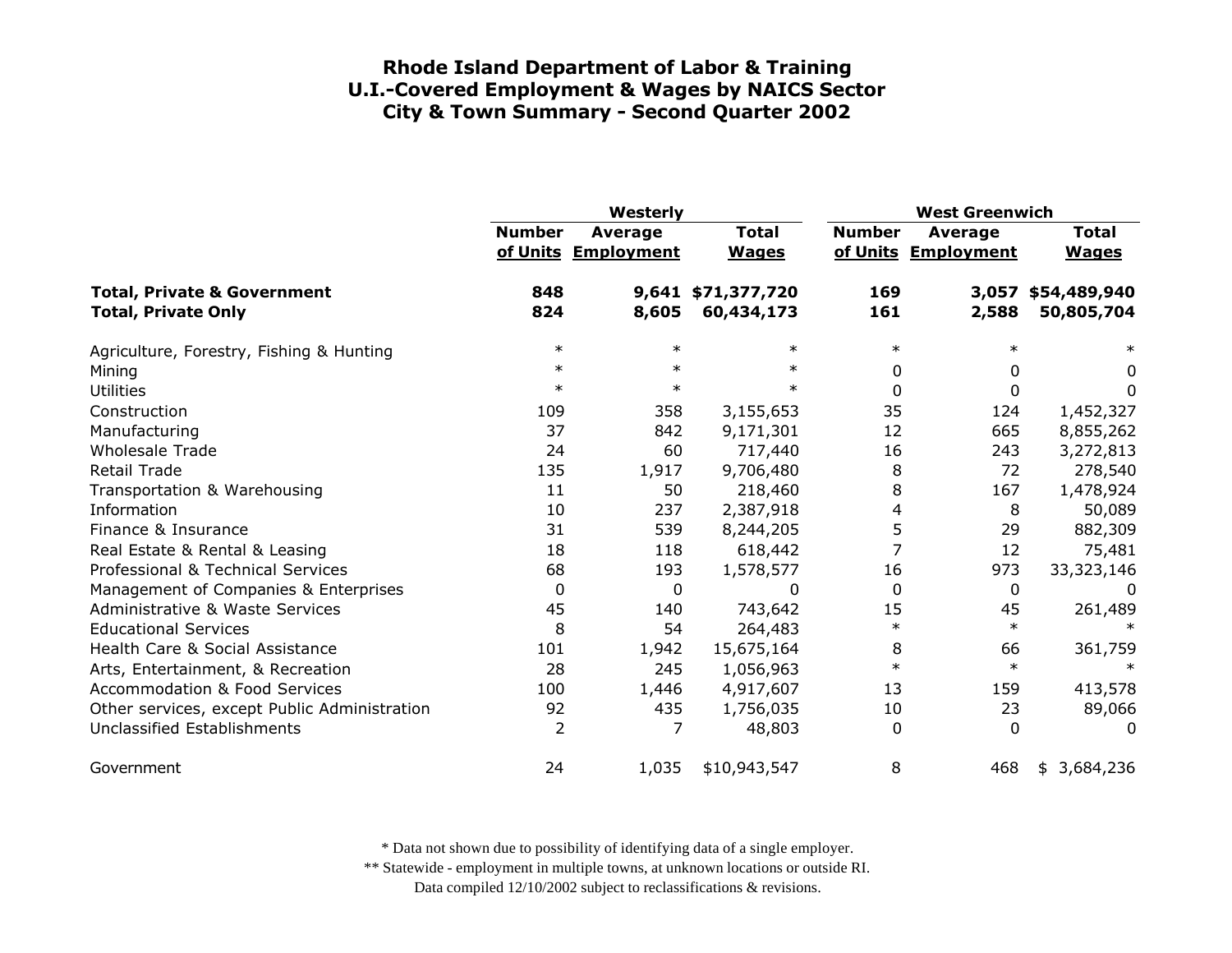|                                                                      | <b>West Warwick</b> |                                |                              | Woonsocket    |                                       |                                     |
|----------------------------------------------------------------------|---------------------|--------------------------------|------------------------------|---------------|---------------------------------------|-------------------------------------|
|                                                                      | <b>Number</b>       | Average<br>of Units Employment | <b>Total</b><br><b>Wages</b> | <b>Number</b> | <b>Average</b><br>of Units Employment | <b>Total</b><br><b>Wages</b>        |
| <b>Total, Private &amp; Government</b><br><b>Total, Private Only</b> | 638<br>622          | 8,797<br>7,784                 | \$72,218,389<br>60,187,428   | 874<br>856    | 13,059                                | 14,675 \$125,728,022<br>105,729,633 |
| Agriculture, Forestry, Fishing & Hunting                             | $\ast$              | $\ast$                         | $\ast$                       | 0             | 0                                     | 0                                   |
| Mining                                                               | $\ast$              | $\ast$                         | $\ast$                       | 0             | <sup>0</sup>                          | 0                                   |
| <b>Utilities</b>                                                     | 0                   | 0                              | 0                            | $\mathbf{0}$  | 0                                     | 0                                   |
| Construction                                                         | 88                  | 315                            | 2,079,851                    | 67            | 263                                   | 2,147,966                           |
| Manufacturing                                                        | 48                  | 1,940                          | 18,228,737                   | 91            | 1,919                                 | 16,287,338                          |
| <b>Wholesale Trade</b>                                               | 32                  | 372                            | 3,239,820                    | 61            | 378                                   | 3,607,564                           |
| <b>Retail Trade</b>                                                  | 105                 | 1,294                          | 8,064,166                    | 132           | 2,066                                 | 11,698,344                          |
| Transportation & Warehousing                                         | 13                  | 385                            | 3,210,052                    | 13            | 734                                   | 4,826,756                           |
| Information                                                          | 7                   | 550                            | 5,584,373                    | 4             | 55                                    | 552,285                             |
| Finance & Insurance                                                  | 18                  | 415                            | 5,822,847                    | 31            | 240                                   | 2,184,009                           |
| Real Estate & Rental & Leasing                                       | 18                  | 64                             | 353,846                      | 34            | 313                                   | 2,770,183                           |
| Professional & Technical Services                                    | 37                  | 163                            | 2,191,474                    | 69            | 216                                   | 2,087,186                           |
| Management of Companies & Enterprises                                | $\ast$              | $\ast$                         | $\ast$                       | 5             | 1,583                                 | 27,755,646                          |
| Administrative & Waste Services                                      | 34                  | 197                            | 954,257                      | 35            | 255                                   | 2,137,584                           |
| <b>Educational Services</b>                                          | 10                  | 71                             | 372,805                      | 8             | 355                                   | 2,525,505                           |
| Health Care & Social Assistance                                      | 47                  | 708                            | 4,768,588                    | 102           | 2,916                                 | 21,477,107                          |
| Arts, Entertainment, & Recreation                                    | 11                  | 67                             | 307,650                      | 8             | 88                                    | 336,185                             |
| <b>Accommodation &amp; Food Services</b>                             | 65                  | 883                            | 2,508,252                    | 96            | 1,149                                 | 3,164,555                           |
| Other services, except Public Administration                         | 86                  | 355                            | 2,014,206                    | 99            | 530                                   | 2,171,420                           |
| Unclassified Establishments                                          | 0                   | $\Omega$                       | 0                            | 1             | 0                                     | 0                                   |
| Government                                                           | 16                  | 1,012                          | \$12,030,961                 | 18            | 1,614                                 | \$19,998,389                        |

\* Data not shown due to possibility of identifying data of a single employer.

\*\* Statewide - employment in multiple towns, at unknown locations or outside RI.